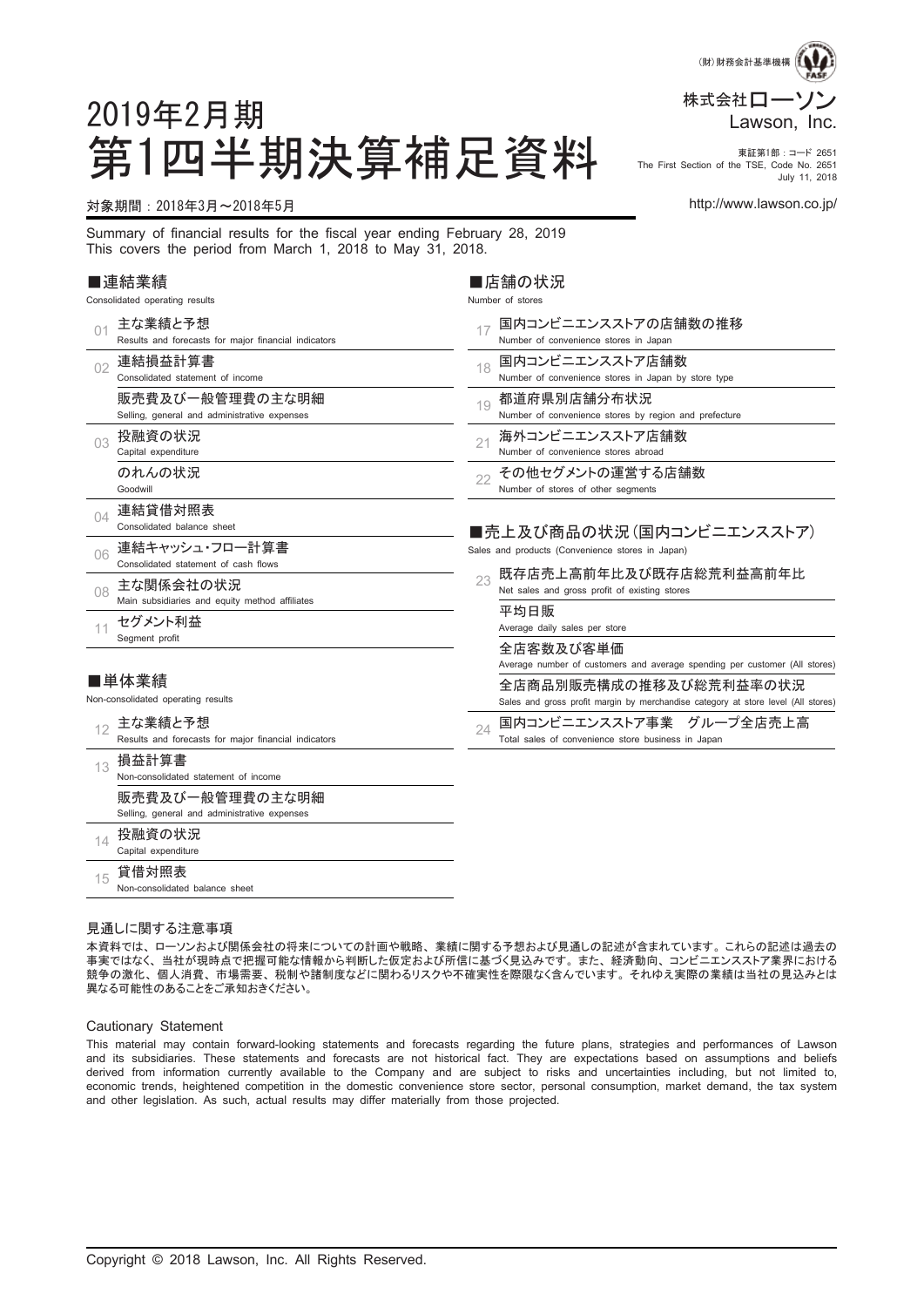#### ■主な業績と予想 Results and forecasts for major financial indicators

|                                                                                                       | 2017年度/FY2017                      |        |                                          | 2018年度/FY2018 |                                    |        |                                                     |           |
|-------------------------------------------------------------------------------------------------------|------------------------------------|--------|------------------------------------------|---------------|------------------------------------|--------|-----------------------------------------------------|-----------|
|                                                                                                       | 第1四半期/10<br>$2017.3.1 - 2017.5.31$ |        | 通期/Full year<br>2017. 3. 1 - 2018. 2. 28 |               | 第1四半期/10<br>$2018.3.1 - 2018.5.31$ |        | 通期計画/Full year (Forecast)<br>$2018.3.1 - 2019.2.28$ |           |
|                                                                                                       | 金額/Amount 前年比/YoY                  |        | 金額/Amount 前年比/YoY                        |               | 金額/Amount 前年比/YoY                  |        | 金額/Amount 前年比/YoY                                   |           |
| チェーン全店売上高 (百万円)*1<br>Net sales of convenience stores (millions of yen)                                | 553.676                            | 106.5% | 2, 283, 621                              | 105.8%        | 591.009                            | 106.7% | 2.480.000                                           | 108.6%    |
| 加盟店売上高 (百万円)<br>Net sales of franchised stores (millions of yen)                                      | 506, 676                           |        | 106.1% 2,087,246                         | 106.0%        | 536, 636                           | 105.9% |                                                     |           |
| 直営店売上高(百万円)<br>Net sales of company-operated stores (millions of yen)                                 | 47,000                             | 110.7% | 196, 375                                 | 104.4%        | 54, 372                            | 115.7% |                                                     |           |
| 営業総収入 (百万円)<br>Gross operating revenue (millions of yen) $*2$                                         | 159, 216                           | 106.9% | 657, 324                                 | 104.1%        | 170, 516                           | 107.1% | 732,000                                             | 111.4%    |
| 営業総利益 (百万円)<br>Operating gross profit (millions of yen)                                               | 115, 160                           | 105.5% | 475, 950                                 | 104.1%        | 120, 981                           | 105.1% |                                                     |           |
| (対チェーン全店売上高比)<br>(Operating gross profit on Net sales of convenience stores)                          | 20.8%                              |        | 20.8%                                    |               | 20.5%                              |        |                                                     |           |
| 販売費及び一般管理費(百万円)<br>Selling, general and administrative expenses (millions of yen)                     | 98, 908                            | 107.9% | 410, 129                                 | 107.0%        | 108, 304                           | 109.5% |                                                     |           |
| (対チェーン全店売上高比)<br>(Selling, general and administrative expenses on Net<br>sales of convenience stores) | 17.9%                              |        | 18.0%                                    |               | 18.3%                              |        |                                                     |           |
| 営業利益 (百万円) Operating income (millions of yen)                                                         | 16.252                             | 93.1%  | 65.820                                   | 89.2%         | 12.677                             | 78.0%  | 60.000                                              | 91.2%     |
| (対チェーン全店売上高比)<br>(Operating income on Net sales of convenience stores)                                | 2.9%                               |        | 2.9%                                     |               | 2.1%                               |        |                                                     |           |
| 経常利益 (百万円) Ordinary income (millions of yen)                                                          | 15, 982                            | 95.8%  | 65, 141                                  | 89.2%         | 12,063                             | 75.5%  | 57,000                                              | 87.5%     |
| 親会社株主に帰属する四半期 (当期) 純利益 (百万円)<br>Profit attributable to owners of parent (millions of yen)             | 9.597                              | 108.8% | 26, 828                                  | 73.7%         | 6, 169                             | 64.3%  | 28,000                                              | 104.4%    |
| 1株当たり四半期 (当期) 純利益 (円)<br>Profit per share (yen)                                                       |                                    | 95.96  |                                          | 268.16        |                                    | 61.65  |                                                     | 279.83 *3 |
| 純資産 (百万円) Net assets (millions of yen)                                                                | 275.067                            |        |                                          | 281.446       | 274.910                            |        |                                                     |           |
| 総資産 (百万円) Total assets (millions of yen)                                                              | 910, 121                           |        |                                          | 900, 256      | 956, 709                           |        | L.                                                  |           |
| 1株当たり純資産 (円) Net assets per share (yen)                                                               | 2,688.69                           |        | 2, 755, 06                               |               | 2,690.88                           |        | L.                                                  |           |
| 総資産四半期(当期) 純利益率 ROA                                                                                   |                                    | 1.1%   |                                          | 3.0%          |                                    | 0.7%   |                                                     |           |
| 自己資本四半期(当期) 純利益率 ROE                                                                                  |                                    | 3.5%   |                                          | 9.7%          |                                    | 2.3%   |                                                     |           |
| 流動比率 Current ratio                                                                                    |                                    | 69.8%  |                                          | 61.1%         |                                    | 62.5%  |                                                     |           |
| 固定比率 Fixed ratio                                                                                      |                                    | 232.3% |                                          | 242.5%        |                                    | 253.5% |                                                     |           |
| 自己資本比率 Shareholders' equity ratio                                                                     |                                    | 29.5%  |                                          | 30.6%         |                                    | 28.1%  |                                                     |           |

(注)

\*1 チェーン全店売上高は、(株)ローソン単体および連結子会社を対象とし、国内コンビニエンスストア事業、海外事業および成城石井事業の店舗売上 高等の合計を記載しています。

なお、成城石井事業については直営の成城石井店舗のみを集計しております。

\*2 営業総収入は直営店売上高、加盟店からの収入等の合計です。

\*3 計画の1株当たり当期純利益に関しては、2018年5月31日現在の期末発行済株式数を用いて算出しております。

Notes:

\*1 The net sales of convenience stores include Lawson, Inc. and its consolidated subsidiaries.

Therefore, it is a sum of total sales of domestic convenience stores business, overseas business and Seijo Ishii business. In addition, for Seijo Ishii business, it is a total of its company-operated stores.

\*2 The gross operating revenue is a sum of total sales of company-operated stores, income from franchised stores and others.

\*3 Forecasted profit per share is calculated based on the number of outstanding shares as of May 31, 2018.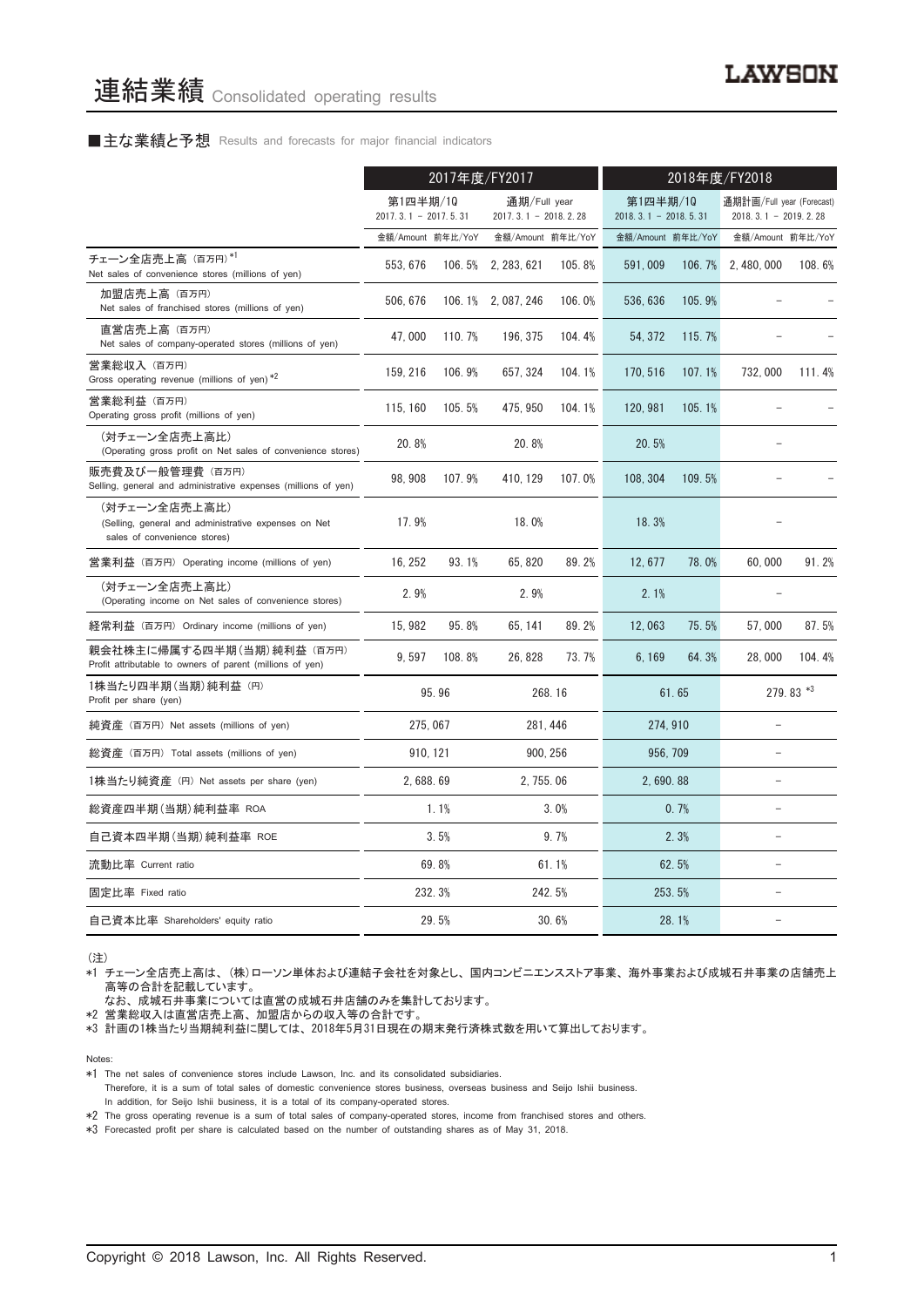# 連結業績 Consolidated operating results

## ■連結損益計算書 Consolidated statement of income

|                                                                      | 2017年度第1四半期累計期間        |         | 2018年度第1四半期累計期間        |         | 前年増減                |
|----------------------------------------------------------------------|------------------------|---------|------------------------|---------|---------------------|
|                                                                      | $2017.3.1 - 2017.5.31$ |         | $2018.3.1 - 2018.5.31$ |         | Increase (Decrease) |
|                                                                      | 百万円/Millions of yen    | 前年比/YoY | 百万円/Millions of yen    | 前年比/YoY | 百万円/Millions of yen |
| A. 営業総収入 Gross operating revenue<br>$B + E$                          | 159.216                | 106.9%  | 170.516                | 107.1%  | 11, 299             |
| B. 売上高 Net sales*                                                    | 64.384                 | 110.8%  | 71.998                 | 111.8%  | 7,614               |
| C. 売上原価 Cost of sales                                                | 44.055                 | 110.8%  | 49.534                 | 112.4%  | 5, 478              |
| D. 売上総利益 Gross profit<br>$B - C$                                     | 20, 328                | 110.7%  | 22, 463                | 110.5%  | 2, 135              |
| E. 営業収入 Operating revenues<br>$F + G$                                | 94.832                 | 104.5%  | 98.517                 | 103.9%  | 3,685               |
| F. 加盟店からの収入 Income from franchised stores                            | 70, 509                | 105.4%  | 73.829                 | 104.7%  | 3,319               |
| G. その他の営業収入 Other operating revenue                                  | 24, 322                | 101.7%  | 24.688                 | 101.5%  | 365                 |
| H. 営業総利益 Operating gross profit<br>$A - C = D + E$                   | 115, 160               | 105.5%  | 120, 981               | 105.1%  | 5,820               |
| I. 販売費及び一般管理費 Selling, general and administrative expenses           | 98.908                 | 107.9%  | 108, 304               | 109.5%  | 9,395               |
| J. 営業利益 Operating income<br>$H - I$                                  | 16, 252                | 93.1%   | 12, 677                | 78.0%   | $-3,574$            |
| 営業外収益 Non-operating income                                           | 735                    | 81.2%   | 907                    | 123.3%  | 171                 |
| 営業外費用 Non-operating expenses                                         | 1,005                  | 59.8%   | 1,521                  | 151.2%  | 515                 |
| 経常利益 Ordinary income                                                 | 15.982                 | 95.8%   | 12.063                 | 75.5%   | $-3,918$            |
| 特別利益 Extraordinary income                                            | 302                    |         |                        |         | $-302$              |
| 特別損失 Extraordinary losses                                            | 1.088                  | 94.6%   | 1,369                  | 125.7%  | 280                 |
| 税金等調整前四半期純利益 Profit before income taxes                              | 15, 196                | 97.9%   | 10,694                 | 70.4%   | $-4,501$            |
| 法人税、住民税及び事業税 Income taxes - current                                  | 3.317                  | 109.1%  | 3.705                  | 111.7%  | 388                 |
| 法人税等調整額 Income taxes - deferred                                      | 2.066                  | 59.6%   | 807                    | 39.1%   | $-1.258$            |
| 四半期純利益 Profit                                                        | 9.812                  | 108.8%  | 6.181                  | 63.0%   | $-3,630$            |
| 非支配株主に帰属する四半期純利益<br>Profit attributable to non-controlling interests | 214                    | 109.5%  | 12                     | 5.6%    | $-202$              |
| 親会社株主に帰属する四半期純利益<br>Profit attributable to owners of parent          | 9.597                  | 108.8%  | 6.169                  | 64.3%   | $-3,428$            |

(注)

\* 「売上高」は、直営店売上高、Eコマース売上高、卸売事業売上高等の合計です。

Note:

\* Net sales of company-operated stores, e-commerce business, wholesale business and others.

■販売費及び一般管理費の主な明細 Selling, general and administrative expenses

|                                                          | 2017年度第1四半期累計期間            |         | 2018年度第1四半期累計期間        |         | 前年増減                |
|----------------------------------------------------------|----------------------------|---------|------------------------|---------|---------------------|
|                                                          | $2017, 3, 1 - 2017, 5, 31$ |         | $2018.3.1 - 2018.5.31$ |         | Increase (Decrease) |
|                                                          | 百万円/Millions of yen        | 前年比/YoY | 百万円/Millions of yen    | 前年比/YoY | 百万円/Millions of yen |
| 地代家賃 Rents                                               | 30.183                     | 108.0%  | 32.675                 | 108.3%  | 2.492               |
| 人件費 Personnel expenses                                   | 19.683                     | 111.3%  | 20.921                 | 106.3%  | 1.237               |
| 有形固定資産減価償却費 Depreciation of property and store equipment | 11.138                     | 103.6%  | 12.590                 | 113.0%  | 1.451               |
| 広告宣伝費 Advertising expenses                               | 6.924                      | 101.5%  | 6.521                  | 94.2%   | $-403$              |
| 販売手数料 Sales commission                                   | 8.631                      | 127.6%  | 10.339                 | 119.8%  | 1,708               |
| その他 Other                                                | 22.346                     | 102.8%  | 25.255                 | 113.0%  | 2,909               |
| 合計 Total                                                 | 98.908                     | 107.9%  | 108.304                | 109.5%  | 9.395               |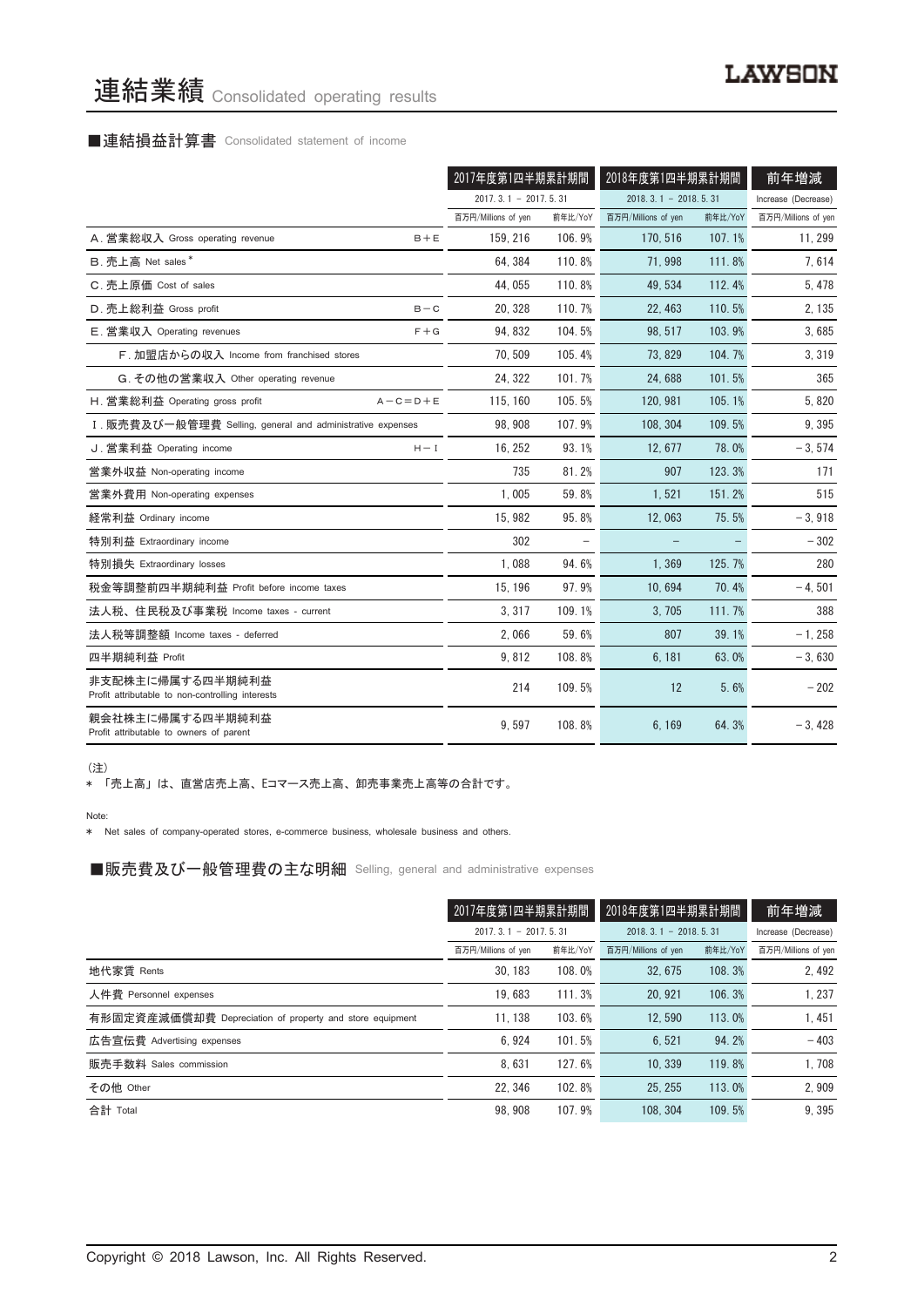#### ■投融資の状況 Capital expenditure

|                                                                | 2017年度第1四半期累計期間        | 2018年度第1四半期累計期間            | 前年増減                | 2018年度計画                            |
|----------------------------------------------------------------|------------------------|----------------------------|---------------------|-------------------------------------|
|                                                                | $2017.3.1 - 2017.5.31$ | $2018, 3, 1 - 2018, 5, 31$ | Increase (Decrease) | Forecasts / 2018. 3.1 - 2019. 2. 28 |
|                                                                | 百万円/Millions of yen    | 百万円/Millions of yen        | 百万円/Millions of yen | 百万円/Millions of yen                 |
| 新店投資 New store investments                                     | 7, 468                 | 10,031                     | 2,562               | 56,000                              |
| 既存店投資<br>Existing store investments                            | 608                    | 4,432                      | 3,824               | 9,500                               |
| システム関連投資<br>IT - related investments                           | 4,369                  | 5,543                      | 1, 174              | 20,000                              |
| その他 Other                                                      | 3,956                  | 331                        | $-3,624$            | 5,500                               |
| 投資小計 Subtotal                                                  | 16, 402                | 20, 339                    | 3,936               | 91,000                              |
| 出資·融資<br>Investments and advances                              | $-512$                 | 164                        | 677                 | 4,000                               |
| リース Leases*                                                    | 10, 130                | 12,668                     | 2,538               | 80,000                              |
| 合計 Total                                                       | 26,020                 | 33, 172                    | 7, 151              | 175,000                             |
| 有形固定資産減価償却費<br>Depreciation of property and store<br>equipment | 11, 165                | 12, 617                    | 1, 451              | 56,400                              |
| 無形固定資産償却費<br>Amortization of intangible assets                 | 2,536                  | 3,092                      | 556                 | 15,000                              |
| 減価償却費合計<br>Total depreciation and amortization                 | 13, 701                | 15, 709                    | 2,007               | 71,400                              |

<sup>(</sup>注)

\* リース債務の返済による支出は、2017年度第1四半期累計期間は8,024百万円、2018年度第1四半期累計期間は9,738百万円です。

\* The amount of repayments of lease obligations (consolidated) is 8,024 millions of yen in the first quarter of fiscal year 2017 and 9,738 millions of yen in the first quarter of fiscal year 2018.

#### ■のれんの状況 Goodwill

|                                                       | 2017年度第1四半期累計期間        |         | 2018年度第1四半期累計期間        |         | 前年増減                |
|-------------------------------------------------------|------------------------|---------|------------------------|---------|---------------------|
|                                                       | $2017.3.1 - 2017.5.31$ |         | $2018.3.1 - 2018.5.31$ |         | Increase (Decrease) |
|                                                       | 百万円/Millions of yen    | 前年比/YoY | 百万円/Millions of yen    | 前年比/YoY | 百万円/Millions of yen |
| のれん償却額<br>Amortization of goodwill                    |                        |         |                        |         |                     |
| 国内コンビニエンスストア事業<br>Domestic convenience store business | 340                    | 218.9%  | 614                    | 180.4%  | 273                 |
| 成城石井事業<br>Seijo Ishii business                        | 359                    | 100.0%  | 359                    | 100.0%  |                     |
| エンタテインメント関連事業<br>Entertainment-related business       | 125                    | 100.0%  | 125                    | 100.0%  |                     |
| その他 Other business                                    | 14                     | 57.7%   | 15                     | 102.3%  | 0                   |
| 合計 Total                                              | 840                    | 126.2%  | 1.114                  | 132.6%  | 274                 |

|                                                       | 2017年度<br>(2018年2月28日現在) |         | 2018年度第1四半期<br>(2018年5月31日現在) |         | 2017年度末からの増減                         |  |
|-------------------------------------------------------|--------------------------|---------|-------------------------------|---------|--------------------------------------|--|
|                                                       | FY2017 (As of 2018.2.28) |         | FY2018 (As of 2018.5.31)      |         | Increase (Decrease) from 2018. 2. 28 |  |
|                                                       | 百万円/Millions of yen      | 前年比/YoY | 百万円/Millions of yen           | 前年比/YoY | 百万円/Millions of yen                  |  |
| 当期末残高<br>Balance of goodwill at end of period         |                          |         |                               |         |                                      |  |
| 国内コンビニエンスストア事業<br>Domestic convenience store business | 15.159                   | 134.5%  | 18.231                        | 120.3%  | 3.072                                |  |
| 成城石井事業<br>Seijo Ishii business                        | 23.833                   | 94.3%   | 23, 473                       | 98.5%   | $-359$                               |  |
| エンタテインメント関連事業<br>Entertainment-related business       | 8.188                    | 94.2%   | 8.063                         | 98.5%   | $-125$                               |  |
| その他 Other business                                    | 765                      | 94.3%   | 730                           | 95.3%   | $-35$                                |  |
| 合計 Total                                              | 47.947                   | 104.1%  | 50.498                        | 105.3%  | 2.551                                |  |

Note: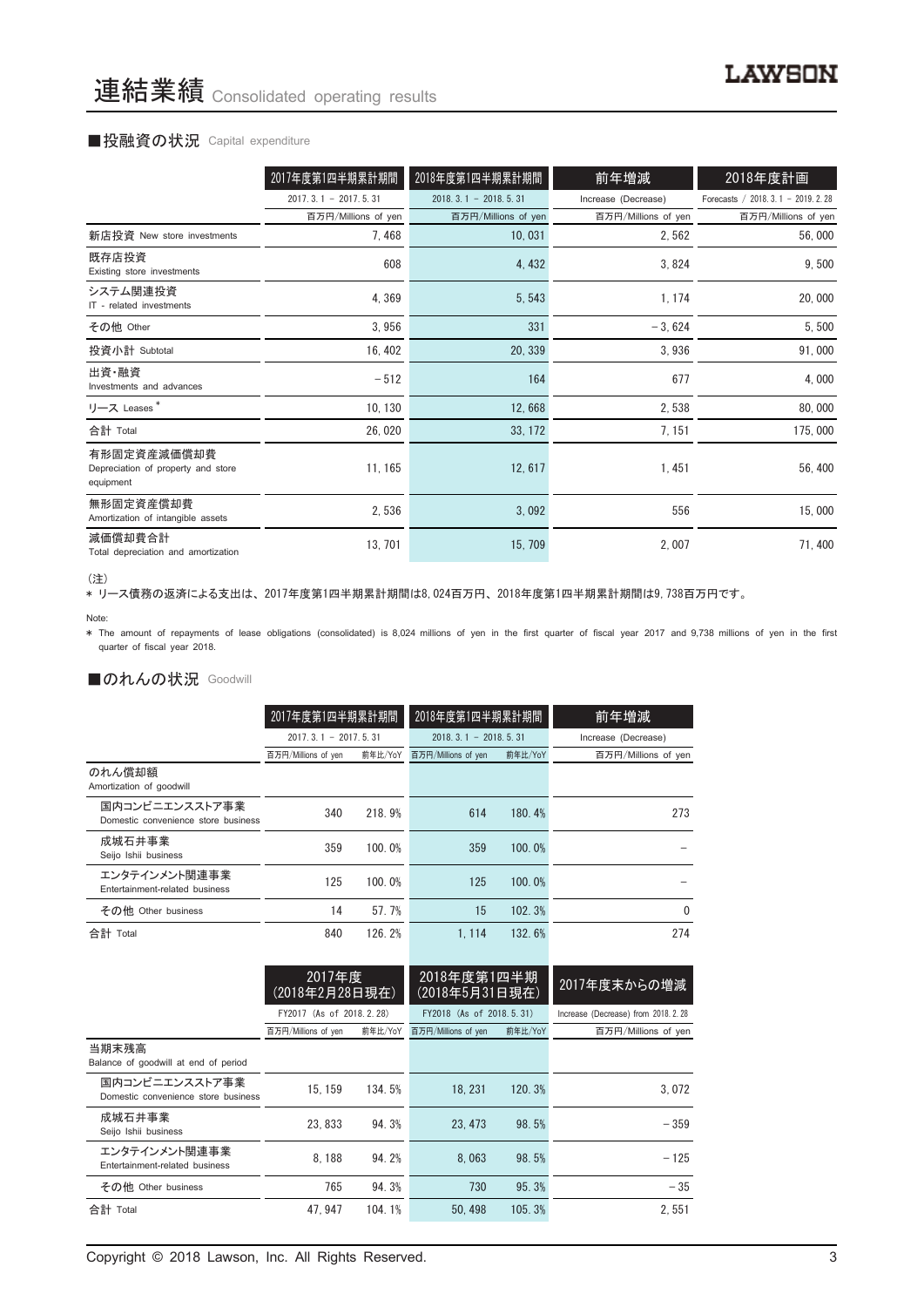# ■連結貸借対照表 Consolidated balance sheet

|                                                                            | 2017年度<br>(2018年2月28日現在) | 2018年度第1四半期<br>(2018年5月31日現在) | 2017年度末からの増減                       |
|----------------------------------------------------------------------------|--------------------------|-------------------------------|------------------------------------|
|                                                                            | FY2017 (As of 2018.2.28) | FY2018 (As of 2018.5.31)      | Increase (Decrease) from 2018.2.28 |
| [資産の部 Assets]                                                              | 百万円/Millions of yen      | 百万円/Millions of yen           | 百万円/Millions of yen                |
| 流動資産 Current assets                                                        | 231,860                  | 274, 261                      | 42, 401                            |
| 現金及び預金 Cash and deposits                                                   | 30, 124                  | 56, 221                       | 26.096                             |
| 加盟店貸勘定 Accounts receivable - due from franchised stores                    | 46, 599                  | 44, 391                       | $-2,208$                           |
| リース債権 Lease receivables                                                    | 16, 426                  | 19, 848                       | 3, 422                             |
| 商品 Merchandise                                                             | 18, 913                  | 20, 673                       | 1,759                              |
| 未収入金 Accounts receivable - other                                           | 82, 633                  | 96,054                        | 13, 421                            |
| 繰延税金資産 Deferred tax assets                                                 | 3,411                    | 2, 719                        | $-691$                             |
| その他 Other                                                                  | 33, 779                  | 34, 408                       | 628                                |
| 貸倒引当金 Allowance for doubtful accounts                                      | $-28$                    | $-55$                         | $-26$                              |
| 固定資産 Non-current assets                                                    | 668, 395                 | 682, 448                      | 14, 052                            |
| 有形固定資産 Property and store equipment                                        | 349, 935                 | 355, 401                      | 5,466                              |
| ・建物及び構築物 Buildings and structures                                          | 197, 979                 | 201, 284                      | 3, 305                             |
| ・工具、器具及び備品 Tools, furniture and fixtures                                   | 16, 355                  | 16, 052                       | - 303                              |
| •リース資産 Leased assets                                                       | 123, 940                 | 125, 715                      | 1,775                              |
| •その他 Other                                                                 | 11,660                   | 12, 349                       | 688                                |
| 無形固定資産 Intangible assets                                                   | 100, 197                 | 105, 994                      | 5,796                              |
| ・ソフトウエア Software                                                           | 41,602                   | 45,004                        | 3, 402                             |
| ・のれん Goodwill                                                              | 47, 947                  | 50, 498                       | 2,551                              |
| ・商標権 Trademark right                                                       | 10,074                   | 9,924                         | $-150$                             |
| •その他 Other                                                                 | 573                      | 566                           | $-6$                               |
| 投資その他の資産 Investments and other assets                                      | 218, 262                 | 221, 052                      | 2,789                              |
| •長期貸付金 Long-term loans receivable                                          | 47, 425                  | 47, 694                       | 269                                |
| ・差入保証金 Guarantee deposits                                                  | 100, 686                 | 101, 494                      | 808                                |
| ・繰延税金資産 Deferred tax assets                                                | 24, 406                  | 25, 787                       | 1,381                              |
| •その他 Other                                                                 | 46, 840                  | 47, 122                       | 282                                |
| ・貸倒引当金 Allowance for doubtful accounts                                     | $-1,095$                 | $-1,046$                      | 48                                 |
| 資産合計 Total assets                                                          | 900, 256                 | 956, 709                      | 56, 453                            |
|                                                                            |                          |                               |                                    |
| 有形固定資産の減価償却累計額<br>Accumulated depreciation of property and store equipment | 317, 966                 | 325, 236                      | 7,270                              |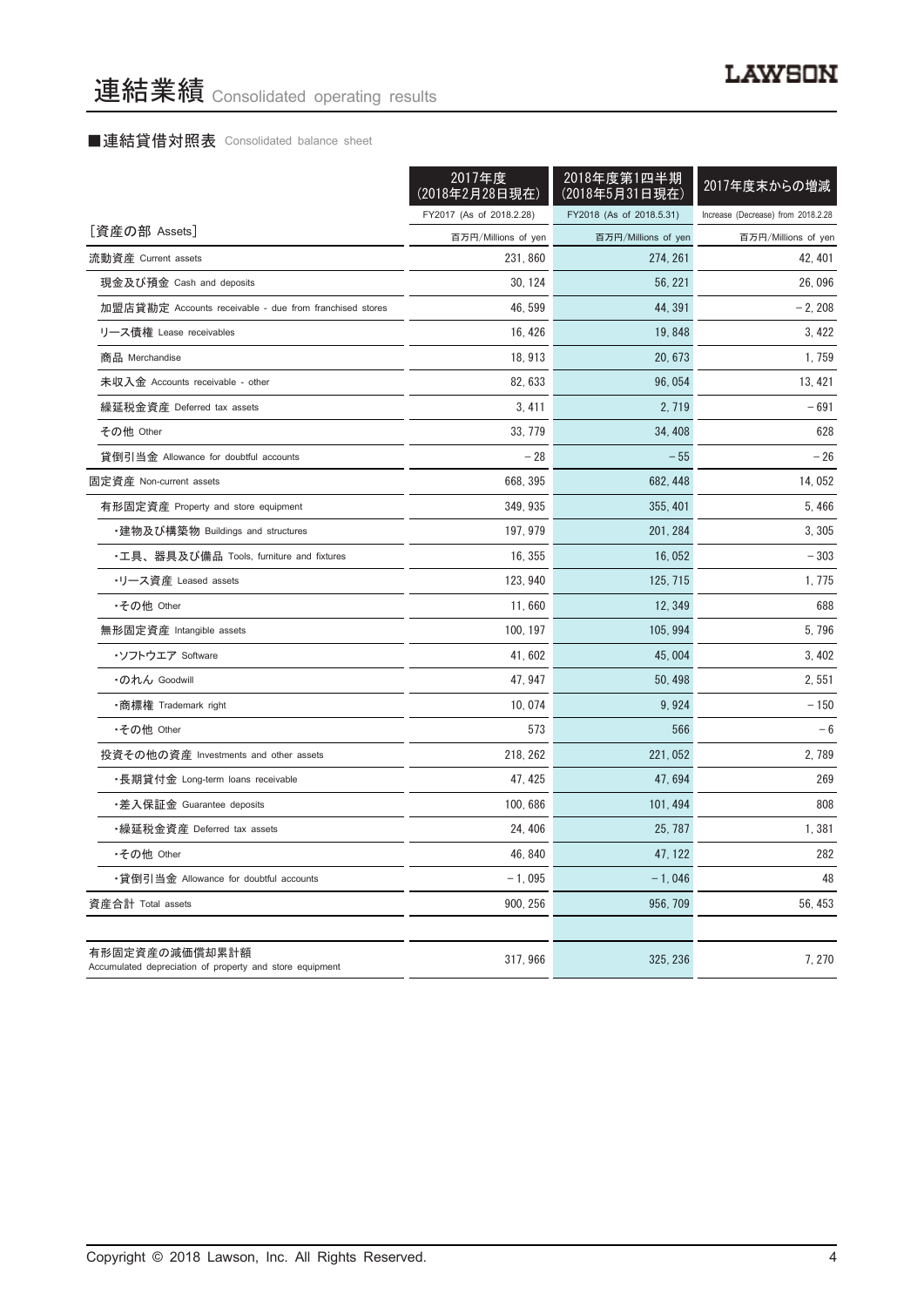## ■連結貸借対照表 Consolidated balance sheet

|                                                                                                                 | 2017年度<br>(2018年2月28日現在) | 2018年度第1四半期<br>(2018年5月31日現在) | 2017年度末からの増減                       |
|-----------------------------------------------------------------------------------------------------------------|--------------------------|-------------------------------|------------------------------------|
|                                                                                                                 | FY2017 (As of 2018.2.28) | FY2018 (As of 2018.5.31)      | Increase (Decrease) from 2018.2.28 |
| [負債の部 Liabilities]                                                                                              | 百万円/Millions of yen      | 百万円/Millions of yen           | 百万円/Millions of yen                |
| 流動負債 Current liabilities                                                                                        | 379, 222                 | 438, 821                      | 59, 598                            |
| 買掛金 Accounts payable - trade                                                                                    | 118, 174                 | 133, 818                      | 15, 643                            |
| 短期借入金 Short-term loans payable                                                                                  | 36, 340                  | 3,019                         | $-33, 321$                         |
| 1年内返済予定の長期借入金<br>Current portion of long-term loans payable                                                     | 575                      | 948                           | 373                                |
| リース債務 Lease obligations                                                                                         | 33,063                   | 34,096                        | 1,033                              |
| 未払金 Accounts payable - other                                                                                    | 60, 741                  | 67, 410                       | 6,669                              |
| 未払法人税等 Income taxes payable                                                                                     | 6,880                    | 2, 228                        | $-4,651$                           |
| 預り金 Deposits received                                                                                           | 109, 629                 | 183, 029                      | 73, 400                            |
| 賞与引当金 Provision for bonuses                                                                                     | 3.767                    | 2.905                         | $-861$                             |
| その他 Other                                                                                                       | 10, 051                  | 11,364                        | 1,313                              |
| 固定負債 Non-current liabilities                                                                                    | 239, 587                 | 242, 977                      | 3,390                              |
| 長期借入金 Long-term loans payable                                                                                   | 55, 469                  | 55,096                        | $-373$                             |
| リース債務 Lease obligations                                                                                         | 113, 617                 | 116, 571                      | 2,953                              |
| 繰延税金負債 Deferred tax liabilities                                                                                 | 2,616                    | 3,099                         | 482                                |
| 役員退職慰労引当金<br>Provision for retirement benefits to executive officers and audit and<br>supervisory board members | 271                      | 287                           | 15                                 |
| 退職給付に係る負債 Net defined benefit liability                                                                         | 13, 781                  | 14, 104                       | 322                                |
| 資産除去債務 Asset retirement obligations                                                                             | 29,062                   | 29, 811                       | 748                                |
| その他 Other                                                                                                       | 24, 767                  | 24,007                        | - 760                              |
| 負債合計 Total liabilities                                                                                          | 618, 809                 | 681, 798                      | 62, 989                            |
| [純資産の部 Net assets]                                                                                              |                          |                               |                                    |
| 株主資本 Shareholders' equity                                                                                       | 270, 280                 | 263, 705                      | $-6, 574$                          |
| 資本金 Capital stock                                                                                               | 58, 506                  | 58.506                        |                                    |
| 資本剰余金 Capital surplus                                                                                           | 46, 689                  | 46, 693                       | 3                                  |
| 利益剰余金 Retained earnings                                                                                         | 166, 124                 | 159, 537                      | $-6,587$                           |
| 自己株式 Treasury shares                                                                                            | $-1,040$                 | $-1,031$                      | 9                                  |
| その他の包括利益累計額<br>Accumulated other comprehensive income                                                           | 5, 377                   | 5,537                         | 159                                |
| その他有価証券評価差額金<br>Valuation difference on available-for-sale securities                                           | 2,084                    | 2,363                         | 278                                |
| 土地再評価差額金 Revaluation reserve for land                                                                           | $-575$                   | $-575$                        |                                    |
| 為替換算調整勘定 Foreign currency translation adjustments                                                               | 4,595                    | 4, 443                        | $-151$                             |
| 退職給付に係る調整累計額<br>Remeasurements of defined benefit plans                                                         | $-726$                   | $-694$                        | 32                                 |
| 新株予約権 Subscription rights to shares                                                                             | 195                      | 148                           | $-46$                              |
| 非支配株主持分 Non-controlling interests                                                                               | 5, 593                   | 5, 518                        | $-74$                              |
| 純資産合計 Net assets                                                                                                | 281, 446                 | 274, 910                      | $-6, 535$                          |
| 負債純資産合計 Liabilities and net assets                                                                              | 900, 256                 | 956, 709                      | 56, 453                            |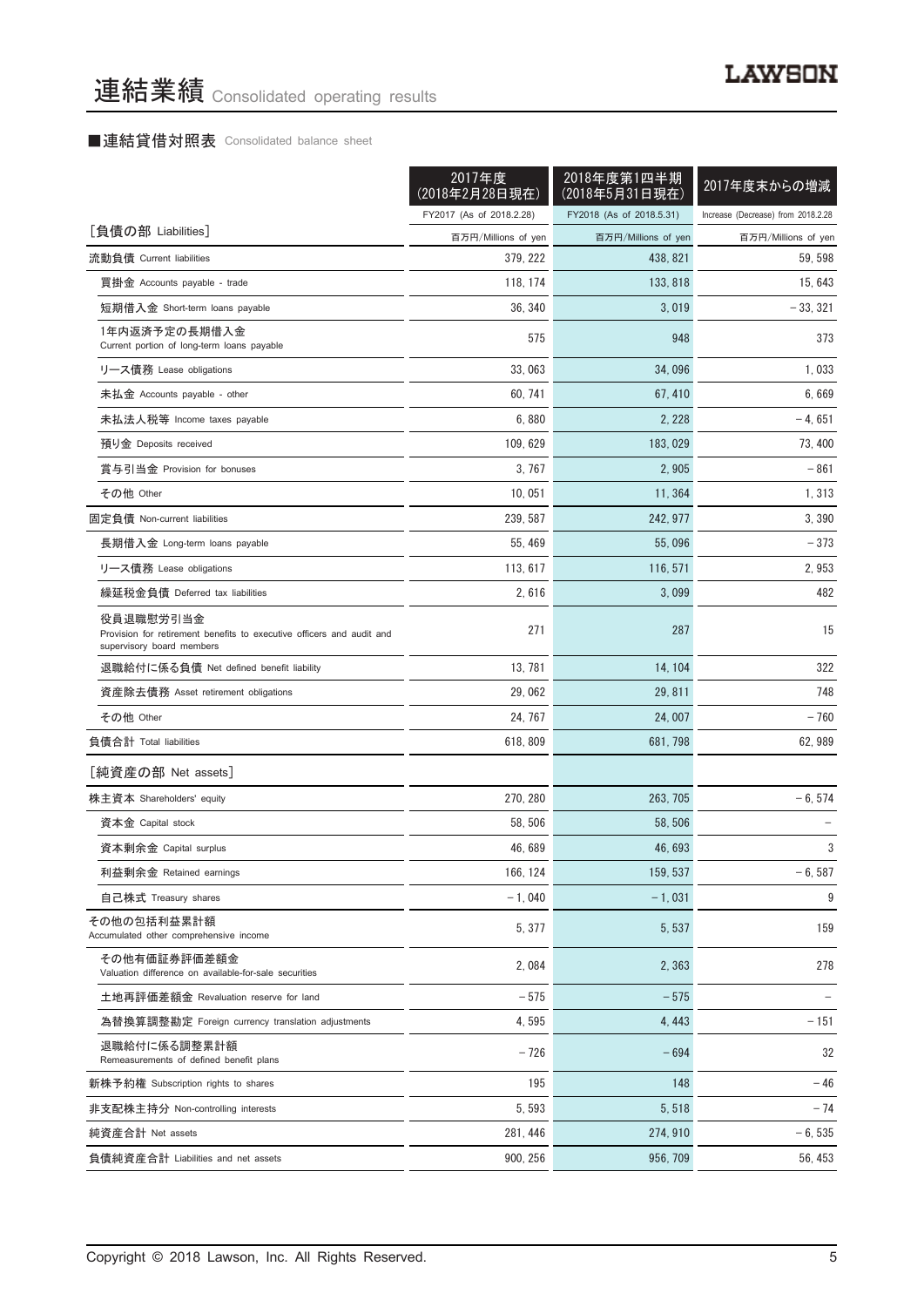# ■連結キャッシュ・フロー計算書 Consolidated statement of cash flows

|                                                                                   | 2017年度第1四半期累計期間        | 2018年度第1四半期累計期間        | 前年増減                |
|-----------------------------------------------------------------------------------|------------------------|------------------------|---------------------|
| Ⅰ. 営業活動によるキャッシュ・フロー                                                               | $2017.3.1 - 2017.5.31$ | $2018.3.1 - 2018.5.31$ | Increase (Decrease) |
| I. Net cash provided by (used in) operating activities                            | 百万円/Millions of yen    | 百万円/Millions of yen    | 百万円/Millions of yen |
| 税金等調整前四半期純利益 Profit before income taxes                                           | 15, 196                | 10,694                 | $-4, 501$           |
| 減価償却費 Depreciation                                                                | 13, 701                | 15, 709                | 2,007               |
| 減損損失 Impairment loss                                                              | 205                    | 516                    | 311                 |
| 受取利息 Interest income                                                              | $-174$                 | $-192$                 | $-17$               |
| 支払利息 Interest expenses                                                            | 478                    | 594                    | 116                 |
| 固定資産除却損 Loss on retirement of non-current assets                                  | 734                    | 838                    | 104                 |
| 売上債権の増減額(マイナスは増加)<br>Decrease (increase) in notes and accounts receivable - trade | $-1.592$               | 166                    | 1.758               |
| 未収入金の増減額(マイナスは増加)<br>Decrease (increase) in accounts receivable - other           | $-2,021$               | $-15, 132$             | $-13, 110$          |
| 仕入債務の増減額(マイナスは減少)<br>Increase (decrease) in notes and accounts payable - trade    | 18,569                 | 15, 822                | $-2,747$            |
| 未払金の増減額(マイナスは減少)<br>Increase (decrease) in accounts payable - other               | $-3.804$               | 6.731                  | 10.535              |
| 預り金の増減額(マイナスは減少)<br>Increase (decrease) in deposits received                      | 70,605                 | 73, 401                | 2,795               |
| 退職給付に係る負債の増減額(マイナスは減少)<br>Increase (decrease) in net defined benefit liability    | 197                    | 234                    | 36                  |
| その他 Other - net                                                                   | $-523$                 | $-288$                 | 235                 |
| 小計 Subtotal                                                                       | 111, 572               | 109, 097               | $-2,475$            |
| 利息の受取額 Interest income received                                                   | 174                    | 237                    | 62                  |
| 利息の支払額 Interest expenses paid                                                     | $-466$                 | $-626$                 | $-159$              |
| 法人税等の支払額 Income taxes paid                                                        | $-8.019$               | $-6, 242$              | 1.776               |
| 営業活動によるキャッシュ・フロー<br>Net cash provided by (used in) operating activities           | 103, 261               | 102, 465               | $-795$              |
| Ⅱ. 投資活動によるキャッシュ・フロー<br>II. Net cash provided by (used in) investing activities    |                        |                        |                     |
| 有形固定資産の取得による支出<br>Purchase of property and store equipment                        | $-6.632$               | $-9,401$               | $-2,768$            |
| 無形固定資産の取得による支出 Purchase of intangible assets                                      | $-3.999$               | $-5,529$               | $-1,529$            |
| 長期前払費用の取得による支出<br>Purchase of long-term prepaid expenses                          | $-3,813$               | $-1,829$               | 1,984               |
| 事業譲受による支出 Payments for transfer of business                                       | $-12$                  | $-2.730$               | $-2.717$            |
| その他 Other - net                                                                   | $-1,430$               | $-1,012$               | 418                 |
| 投資活動によるキャッシュ・フロー<br>Net cash provided by (used in) investing activities           | $-15,889$              | $-20, 503$             | $-4,613$            |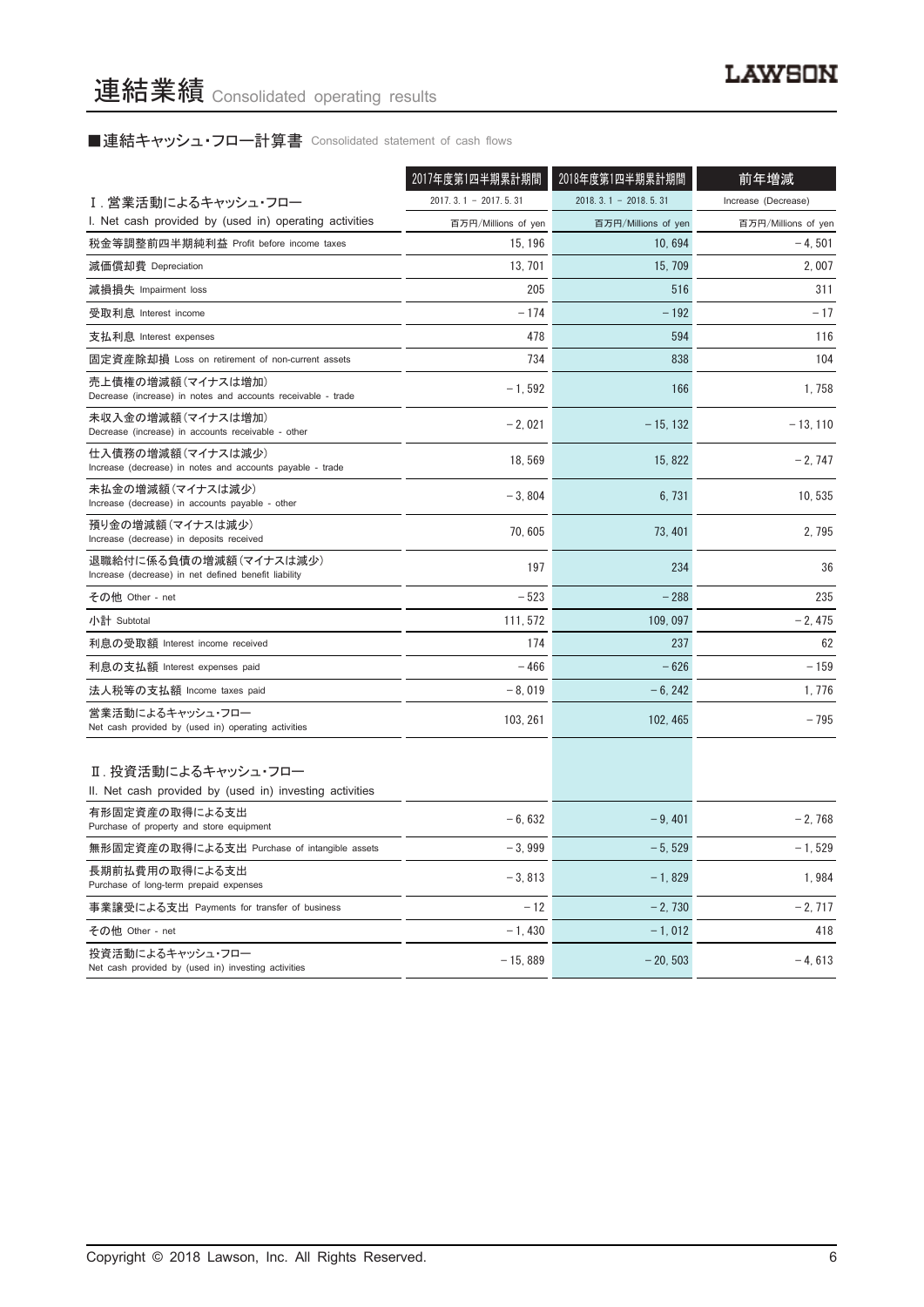# ■連結キャッシュ・フロー計算書 Consolidated statement of cash flows

|                                                                                                                                                      | 2017年度第1四半期累計期間        | 2018年度第1四半期累計期間            | 前年増減                |
|------------------------------------------------------------------------------------------------------------------------------------------------------|------------------------|----------------------------|---------------------|
| Ⅲ. 財務活動によるキャッシュ・フロー                                                                                                                                  | $2017.3.1 - 2017.5.31$ | $2018, 3, 1 - 2018, 5, 31$ | Increase (Decrease) |
| III. Net cash provided by (used in) financing activities                                                                                             | 百万円/Millions of yen    | 百万円/Millions of yen        | 百万円/Millions of yen |
| 短期借入金の純増減額 (マイナスは減少)<br>Net increase (decrease) in short-term loans payable                                                                          | $-29.750$              | $-33.321$                  | $-3,571$            |
| リース債務の返済による支出 Repayments of lease obligations                                                                                                        | $-8.024$               | $-9.738$                   | $-1,714$            |
| 配当金の支払額 Cash dividends paid                                                                                                                          | $-12, 501$             | $-12, 757$                 | $-255$              |
| 連結の範囲の変更を伴わない子会社株式の取得による支出<br>Payments from changes in ownership interests in subsidiaries that<br>do not result in change in scope of consolidation | $-7.757$               |                            | 7, 757              |
| その他 Other - net                                                                                                                                      | $-7$                   | $-24$                      | $-16$               |
| 財務活動によるキャッシュ・フロー<br>Net cash provided by (used in) financing activities                                                                              | $-58,040$              | $-55,841$                  | 2, 199              |
| Ⅳ. 現金及び現金同等物に係る換算差額<br>IV. Effect of exchange rate change on cash and cash<br>equivalents                                                            | $-126$                 | $-34$                      | 91                  |
| V. 現金及び現金同等物の増減額(マイナスは減少)<br>V. Net increase (decrease) in cash and cash equivalents                                                                 | 29.204                 | 26.086                     | $-3, 118$           |
| VI. 現金及び現金同等物の期首残高<br>VI. Cash and cash equivalents at beginning of period                                                                           | 67, 692                | 30, 120                    | $-37,571$           |
| Ⅶ. 連結の範囲の変更に伴う現金及び現金同等物<br>の増減額(マイナスは減少)<br>VII. Increase (decrease) in cash and cash equivalents<br>resulting from change of scope of consolidation | 765                    | 10                         | $-755$              |
| Ⅷ. 現金及び現金同等物の四半期末残高<br>VIII. Cash and cash equivalents at end of period                                                                              | 97,661                 | 56, 217                    | $-41.444$           |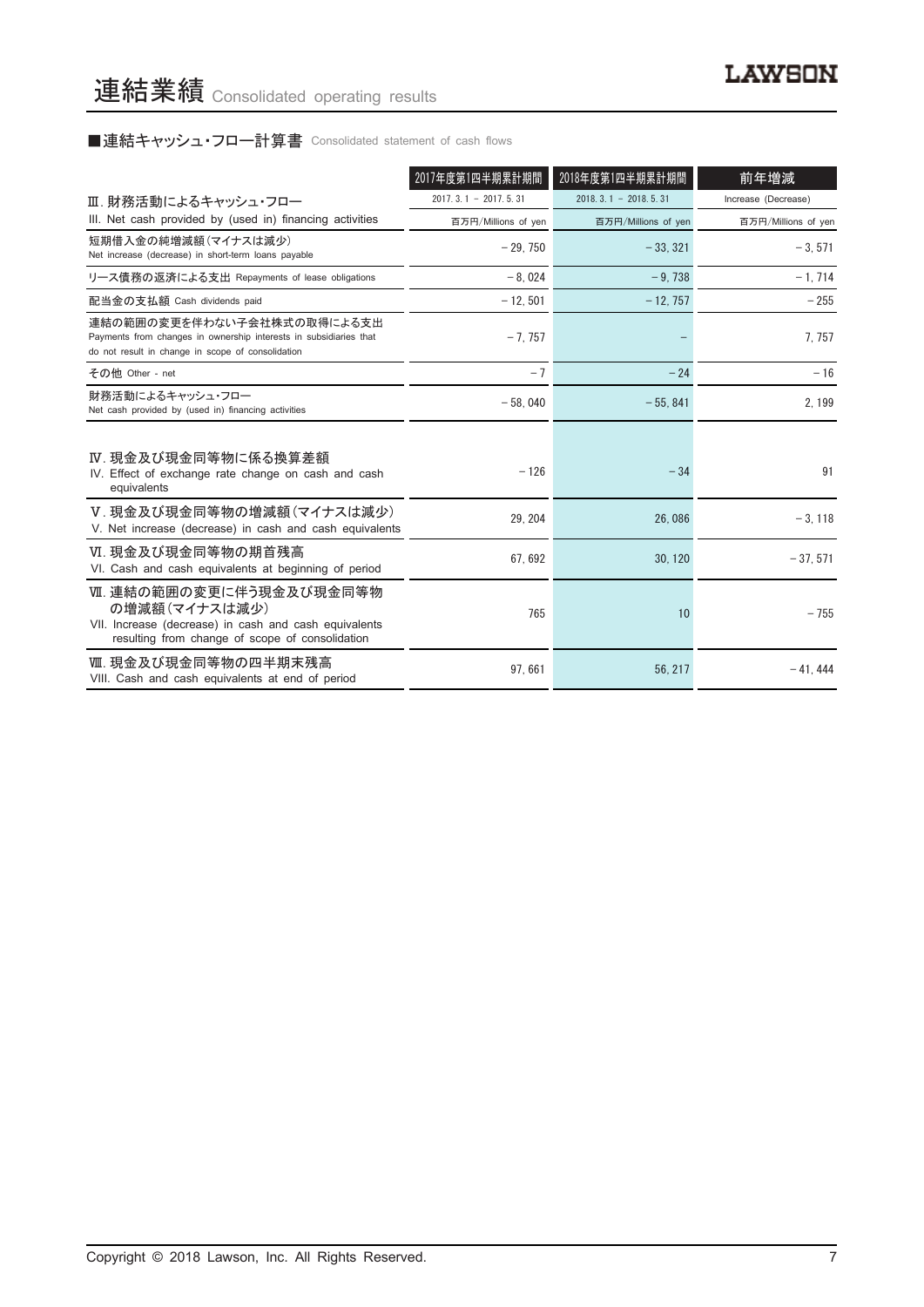#### ■主な関係会社の状況 Main subsidiaries and equity method affiliates

| 1. 連結子会社                             | (株)ローソン山陰                                                                                                                                      |                                                                                           |                                                              | (株)ローソンアーバンワークス*2        |                                                          |                     |
|--------------------------------------|------------------------------------------------------------------------------------------------------------------------------------------------|-------------------------------------------------------------------------------------------|--------------------------------------------------------------|--------------------------|----------------------------------------------------------|---------------------|
| 1. Consolidated subsidiaries         | Lawson Sanin, Inc.                                                                                                                             |                                                                                           |                                                              |                          | Lawson urbanworks, Inc.                                  |                     |
| 設立日 Date of establishment            | 2016年9月 2016.9                                                                                                                                 |                                                                                           |                                                              |                          | 2017年11月 2017.11                                         |                     |
| 決算月 Fiscal year end                  |                                                                                                                                                | 2月 February                                                                               |                                                              | 2月 February              |                                                          |                     |
| グループ出資比率 Share of group companies *1 |                                                                                                                                                | 70.0%                                                                                     |                                                              |                          | 100.0%                                                   |                     |
| 事業内容 Business activities             |                                                                                                                                                | 山陰地方におけるコンビニエンスストア事業                                                                      | Lawson's chain-store development and operation in Sanin area |                          | 「ローソン」の店舗運営<br>Store operation business of LAWSON stores |                     |
| 他出資者 Other shareholders              | 株式会社ポプラ POPLAR Co.,Ltd.                                                                                                                        |                                                                                           | 30.0%                                                        |                          |                                                          |                     |
|                                      |                                                                                                                                                | 2017. 3-2017. 5 2018. 3-2018. 5 2017. 3-2018. 2                                           | 百万円/Millions of yen                                          |                          | 2017. 3-2017. 5 2018. 3-2018. 5 2017. 3-2018. 2          | 百万円/Millions of yen |
| チェーン全店売上高 Total net sales            | 12,640                                                                                                                                         | 12, 268                                                                                   | 50, 229                                                      | -                        | 4, 206                                                   |                     |
| 営業総収入 Gross operating revenue        | 2.002                                                                                                                                          | 1,886                                                                                     | 7,876                                                        | $\qquad \qquad -$        | 4, 282                                                   |                     |
| 営業利益 Operating income                | 190                                                                                                                                            | 101                                                                                       | 582                                                          | -                        | 124                                                      | $\qquad \qquad -$   |
| 経常利益 Ordinary income                 | 190                                                                                                                                            | 103                                                                                       | 596                                                          | $\overline{\phantom{0}}$ | 130                                                      | $\qquad \qquad -$   |
| 当期純利益 Profit                         | 86                                                                                                                                             | 34                                                                                        | 254                                                          | $\overline{\phantom{0}}$ | 84                                                       |                     |
|                                      |                                                                                                                                                | (株)ローソンストア100*3                                                                           |                                                              | (株) SCI                  |                                                          |                     |
|                                      |                                                                                                                                                | Lawson Store100, Inc.                                                                     |                                                              |                          | SCI, Inc.                                                |                     |
| 設立日 Date of establishment            |                                                                                                                                                | 2013年11月 2013.11                                                                          |                                                              |                          | 2012年7月 2012.7                                           |                     |
| 決算月 Fiscal year end                  |                                                                                                                                                | $2$ 月 February                                                                            |                                                              |                          | 2月 February                                              |                     |
| グループ出資比率 Share of group companies *1 |                                                                                                                                                | 100.0%                                                                                    |                                                              |                          | 100.0%                                                   |                     |
|                                      |                                                                                                                                                | 「ローソンストア100」の店舗運営                                                                         |                                                              |                          |                                                          |                     |
| 事業内容 Business activities             | 及び指導並びに商品関連事業<br>Store operation and merchandising function of LAWSON STORE100 Serving supply chain management of convenience store businesses |                                                                                           |                                                              | SCM機能子会社                 |                                                          |                     |
| 他出資者 Other shareholders              |                                                                                                                                                |                                                                                           |                                                              |                          |                                                          |                     |
|                                      |                                                                                                                                                |                                                                                           | 2017. 3-2017. 5 2018. 3-2018. 5 2017. 3-2018. 2              |                          | 2017. 3-2017. 5 2018. 3-2018. 5 2017. 3-2018. 2          |                     |
| チェーン全店売上高 Total net sales            | 10, 268                                                                                                                                        | 9,734                                                                                     | 百万円/Millions of yen<br>40.580                                | $\qquad \qquad -$        |                                                          | 百万円/Millions of yen |
| 営業総収入 Gross operating revenue        | 11, 366                                                                                                                                        | 10,884                                                                                    | 44, 942                                                      | 67, 572                  | 74, 256                                                  | 283, 884            |
| 営業利益 Operating income                | $-60$                                                                                                                                          | $-71$                                                                                     | $-325$                                                       | 501                      | 629                                                      | 2,385               |
| 経常利益 Ordinary income                 | $-60$                                                                                                                                          | $-70$                                                                                     | $-328$                                                       | 502                      | 630                                                      | 2, 392              |
| 当期純利益 Profit                         | $-64$                                                                                                                                          | $-105$                                                                                    | $-381$                                                       | 327                      | 410                                                      | 1,558               |
|                                      |                                                                                                                                                | (株)成城石井 *4                                                                                |                                                              |                          |                                                          |                     |
|                                      |                                                                                                                                                | SEIJO ISHII CO., LTD.                                                                     |                                                              |                          |                                                          |                     |
| 設立日 Date of establishment            |                                                                                                                                                | 1927年2月 1927.2                                                                            |                                                              |                          |                                                          |                     |
| 決算月 Fiscal year end                  |                                                                                                                                                | $2$ 月 February                                                                            |                                                              |                          |                                                          |                     |
| グループ出資比率 Share of group companies*1  |                                                                                                                                                | 100.0%                                                                                    |                                                              |                          |                                                          |                     |
|                                      |                                                                                                                                                | 食品総合小売業、輸入、卸売、食品製造<br>及び飲食店の事業                                                            |                                                              |                          |                                                          |                     |
| 事業内容 Business activities             |                                                                                                                                                | Food retailing, import, wholesale, food manufacture<br>and restaurant operations business |                                                              |                          |                                                          |                     |
| 他出資者 Other shareholders              |                                                                                                                                                |                                                                                           |                                                              |                          |                                                          |                     |
|                                      |                                                                                                                                                | 2017. 3-2017. 5 2018. 3-2018. 5 2017. 3-2018. 2                                           |                                                              |                          |                                                          |                     |
| チェーン全店売上高 Total net sales            | 18, 254                                                                                                                                        | 19,649                                                                                    | 百万円/Millions of yen<br>75, 469                               |                          |                                                          |                     |
| 営業総収入 Gross operating revenue        | 19,699                                                                                                                                         | 21, 515                                                                                   | 81, 957                                                      |                          |                                                          |                     |
| 営業利益 Operating income                | 1,962                                                                                                                                          | 2,063                                                                                     | 7, 611                                                       |                          |                                                          |                     |
| 経常利益 Ordinary income                 | 1,954                                                                                                                                          | 2,048                                                                                     | 7,598                                                        |                          |                                                          |                     |
| 当期純利益 Profit                         | 1,096                                                                                                                                          | 1,168                                                                                     | 4,339                                                        |                          |                                                          |                     |
|                                      |                                                                                                                                                |                                                                                           |                                                              |                          |                                                          |                     |

(注)

、......<br>\*1 グループ出資比率には、(株)ローソンからの出資のほか、グループ企業等からの出資を含みます。

\*2 (株)ローソンアーバンワークスは、2018年3月より当社の連結子会社となっております。

\*3 ローソンストア100事業全体の営業利益(社内管理ベース)は、2018年度第1四半期累計で — 102百万円となっております。これは、(株)ローソンストア100の営業 利益に、(株)ローソンの担当事業本部による社内管理上の営業利益を合算して算出したものです。

\*4 設立日については、創業時点を記載しております。

Notes:

\*1 Share of group companies includes investments from group companies besides investments from Lawson, Inc.

\*2 Lawson urbanworks, Inc. has become a consolidated subsidiary of Lawson, Inc. since March 2018.

\*3 According to our internal calculation, the combined operating income of LAWSON STORE100 business has made a total of (102) million yen in the first quarter of fiscal year 2018. This total was calculated by adding the operating income of Lawson Store100, Inc. together with the operating income of Lawson, Inc.'s LAWSON STORE100 business division.

\*4 It states the date of foundation.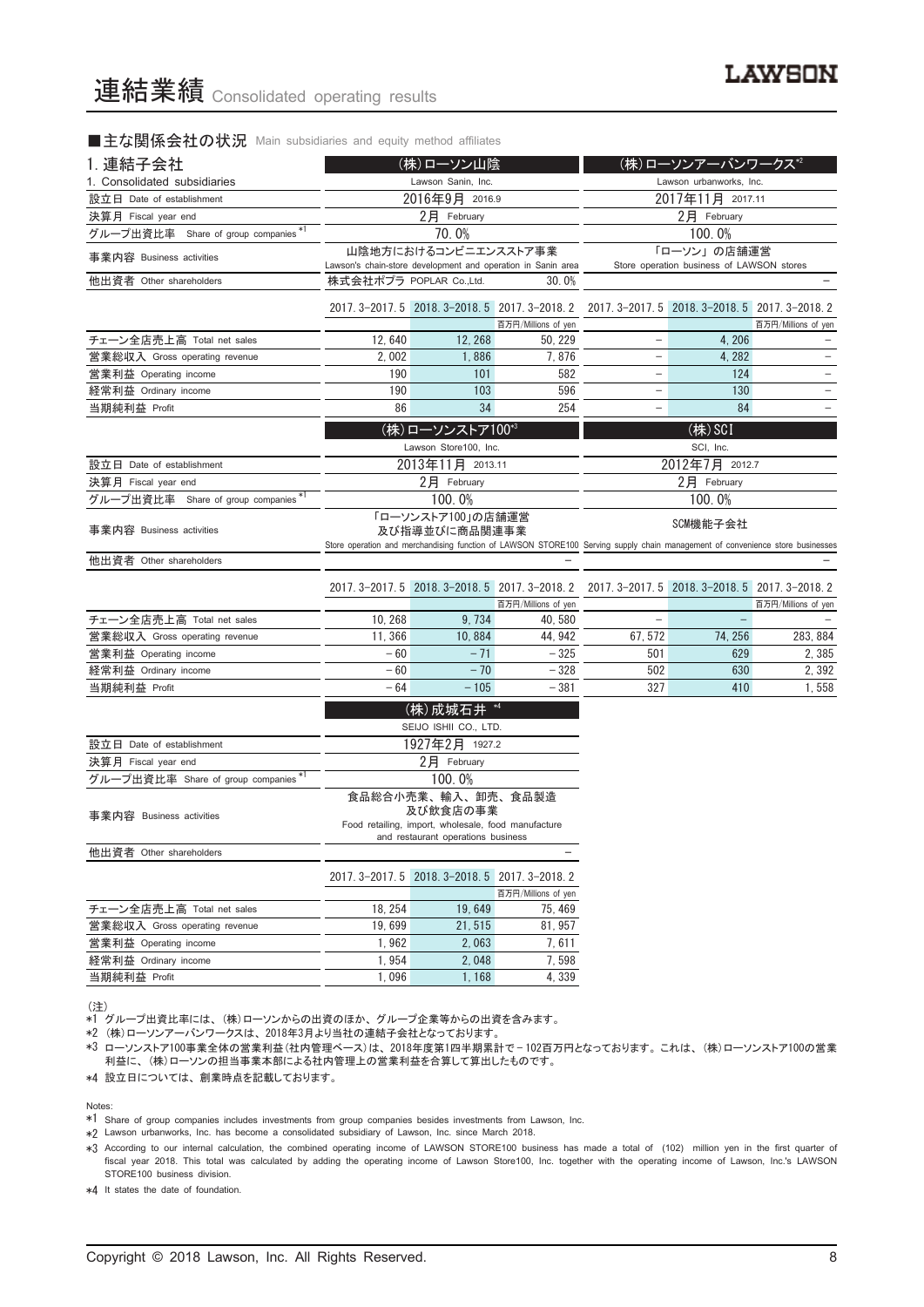#### ■主な関係会社の状況 Main subsidiaries and equity method affiliates

|                                      |                                                                                                                              | (株)ローソンHMVエンタテイメント*2                                                                                              |                     |                                                                                                                                  | ユナイテッド・シネマ(株)                                                                                  |                     |
|--------------------------------------|------------------------------------------------------------------------------------------------------------------------------|-------------------------------------------------------------------------------------------------------------------|---------------------|----------------------------------------------------------------------------------------------------------------------------------|------------------------------------------------------------------------------------------------|---------------------|
|                                      | Lawson HMV Entertainment, Inc.                                                                                               |                                                                                                                   |                     |                                                                                                                                  | United Cinemas Co., Ltd.                                                                       |                     |
| 設立日 Date of establishment            | 1992年7月 1992.7                                                                                                               |                                                                                                                   |                     |                                                                                                                                  | 1999年10月 1999.10                                                                               |                     |
| 決算月 Fiscal year end                  |                                                                                                                              | 2月 February                                                                                                       |                     |                                                                                                                                  | $2$ 月 February                                                                                 |                     |
| グループ出資比率 Share of group companies *1 |                                                                                                                              | 100.0%                                                                                                            |                     |                                                                                                                                  | 100.0%                                                                                         |                     |
| 事業内容 Business activities             |                                                                                                                              | チケット販売・情報提供サービス業、<br>音楽・映像ソフトの販売<br>Ticket sales, e-commerce, advertising sales<br>and other marketing activities |                     |                                                                                                                                  | 映画館の運営及び関連事業<br>Operation of movie theaters and related business                               |                     |
| 他出資者 Other shareholders              |                                                                                                                              |                                                                                                                   |                     |                                                                                                                                  |                                                                                                |                     |
|                                      |                                                                                                                              | 2017. 3-2017. 5 2018. 3-2018. 5 2017. 3-2018. 2                                                                   | 百万円/Millions of yen |                                                                                                                                  | 2017. 3-2017. 5 2018. 3-2018. 5 2017. 3-2018. 2                                                | 百万円/Millions of yen |
| 営業総収入 Gross operating revenue        | 12, 341                                                                                                                      | 13, 339                                                                                                           | 53, 261             | 6,786                                                                                                                            | 6,017                                                                                          | 22.243              |
| 営業利益 Operating income                | 245                                                                                                                          | 439                                                                                                               | 1,851               | 1, 205                                                                                                                           | 844                                                                                            | 2,512               |
| 経常利益 Ordinary income                 | 246                                                                                                                          | 440                                                                                                               | 1,831               | 1,210                                                                                                                            | 836                                                                                            | 2,515               |
| 当期純利益 Profit                         | 190                                                                                                                          | 353                                                                                                               | 1,524               | 801                                                                                                                              | 567                                                                                            | 1,694               |
|                                      |                                                                                                                              | 上海羅森便利有限公司<br>Shanghai Lawson, Inc.                                                                               | $*3$                |                                                                                                                                  | 重慶羅森便利店有限公司<br>Chongqing Lawson, Inc.                                                          |                     |
| 設立日 Date of establishment            |                                                                                                                              | 1996年2月 1996.2                                                                                                    |                     |                                                                                                                                  | 2010年4月 2010.4                                                                                 |                     |
| 決算月 Fiscal year end                  |                                                                                                                              | 12月 December                                                                                                      |                     | 12月 December                                                                                                                     |                                                                                                |                     |
| グループ出資比率 Share of group companies*1  |                                                                                                                              | 100.0%                                                                                                            |                     |                                                                                                                                  | 100.0%                                                                                         |                     |
| 事業内容 Business activities             | 中国上海市及びその周辺における<br>コンビニエンスストア事業<br>Lawson's chain-store development and operation<br>in Shanghai and surrounding area, China |                                                                                                                   |                     |                                                                                                                                  | 中国重慶市におけるコンビニエンスストア事業<br>Lawson's chain-store development and operation<br>in Chongqing, China |                     |
| 他出資者 Other shareholders              |                                                                                                                              |                                                                                                                   |                     |                                                                                                                                  |                                                                                                |                     |
|                                      |                                                                                                                              |                                                                                                                   | 百万円/Millions of yen | 2017.1-2017.3 2018.1-2018.3 2017.1-2017.12 2017.1-2017.3 2018.1-2018.3 2017.1-2017.12                                            |                                                                                                | 百万円/Millions of yen |
| チェーン全店売上高 Total net sales            | 5, 242                                                                                                                       | 7,093                                                                                                             | 27, 755             | 993                                                                                                                              | 1,232                                                                                          | 4, 705              |
| 営業総収入 Gross operating revenue        | 3, 273                                                                                                                       | 4,501                                                                                                             | 19, 905             | 747                                                                                                                              | 848                                                                                            | 3, 225              |
| 営業利益 Operating income                | $-769$                                                                                                                       | $-834$                                                                                                            | $-567$              | $-99$                                                                                                                            | $-80$                                                                                          | $-306$              |
| 経常利益 Ordinary income                 | $-778$                                                                                                                       | $-797$                                                                                                            | $-653$              | $-104$                                                                                                                           | $-79$                                                                                          | $-324$              |
| 当期純利益 Profit                         | $-793$                                                                                                                       | $-801$                                                                                                            | $-1,025$            | $-108$                                                                                                                           | $-94$                                                                                          | $-413$              |
|                                      |                                                                                                                              | 大連羅森便利店有限公司                                                                                                       |                     |                                                                                                                                  | 羅森(北京)有限公司                                                                                     |                     |
| 設立日 Date of establishment            |                                                                                                                              | Dalian Lawson, Inc.<br>2011年9月 2011.9                                                                             |                     |                                                                                                                                  | Beijing Lawson, Inc.<br>2013年5月 2013.5                                                         |                     |
| 決算月 Fiscal year end                  |                                                                                                                              | 12月 December                                                                                                      |                     |                                                                                                                                  | 12月 December                                                                                   |                     |
| グループ出資比率 Share of group companies *1 |                                                                                                                              | 98.3%                                                                                                             |                     |                                                                                                                                  | 100.0%                                                                                         |                     |
| 事業内容 Business activities             |                                                                                                                              | 中国大連市におけるコンビニエンスストア事業                                                                                             |                     | Lawson's chain-store development and operation in Dalian, China Lawson's chain-store development and operation in Beijing, China | 中国北京市におけるコンビニエンスストア事業                                                                          |                     |
| 他出資者 Other shareholders              |                                                                                                                              | 亜恵美食有限公司 Acasia Foods Co.,LTD.                                                                                    | 1.7%                |                                                                                                                                  |                                                                                                |                     |
|                                      |                                                                                                                              |                                                                                                                   | 百万円/Millions of yen | 2017.1-2017.3 2018.1-2018.3 2017.1-2017.12 2017.1-2017.3 2018.1-2018.3 2017.1-2017.12                                            |                                                                                                | 百万円/Millions of yen |
| チェーン全店売上高 Total net sales            | 718                                                                                                                          | 1,044                                                                                                             | 3,995               | 556                                                                                                                              | 880                                                                                            | 3,246               |
| 営業総収入 Gross operating revenue        | 485                                                                                                                          | 545                                                                                                               | 2,371               | 563                                                                                                                              | 746                                                                                            | 3, 106              |
| 営業利益 Operating income                | $-28$                                                                                                                        | $-16$                                                                                                             | 4                   | $-197$                                                                                                                           | $-158$                                                                                         | $-635$              |
| 経常利益 Ordinary income                 | $-31$                                                                                                                        | $-15$                                                                                                             | $-5$                | $-194$                                                                                                                           | $-184$                                                                                         | $-641$              |
| 当期純利益 Profit                         | $-31$                                                                                                                        | $-22$                                                                                                             | $-28$               | $-195$                                                                                                                           | $-216$                                                                                         | $-687$              |

(注)

、....<br>\*1 グループ出資比率には、(株)ローソンからの出資のほか、グループ企業等からの出資を含みます。

\*2 (株)ローソンHMVエンタテイメントは、2018年6月より商号を(株)ローソンエンタテインメントに変更しております。

- - - . . . .<br>∗3 上表中の決算数値は、上海羅森便利有限公司に、中国上海市及びその周辺地域の上海楽松商貿有限公司、上海恭匯貿易有限公司、浙江羅森百貨有限公 司3社の経営成績を合算しております。なお、上海羅森便利有限公司は、2017年2月より商号を上海華聯羅森有限公司から変更しております。

\*4 羅森(北京)有限公司の上表中の決算数値は、羅森(北京)有限公司に、北京羅松商貿有限公司の経営成績を合算しております。

Notes:

\*1 Share of group companies includes investments from group companies besides investments from Lawson, Inc.

\*2 Lawson HMV Entertainment, Inc. has changed its name to Lawson Entertainment, Inc. since June 2018.

\*3 The operating result of Shanghai Lawson, Inc. includes a sum of operating results of 3 companies (Shanghai Le Song Trading Co., Ltd., Shang Hai Gong Hui Trading Co., Ltd. and Zhejiang Lawson, Inc. located in Shanghai and surrounding area). Furthermore, Shanghai Hualian Lawson, Inc. has changed its name to Shanghai Lawson, Inc. since February 2017.

\*4 The operating result of Beijing Lawson, Inc. includes the operating result of BEIJING LUOSONG Co., Ltd.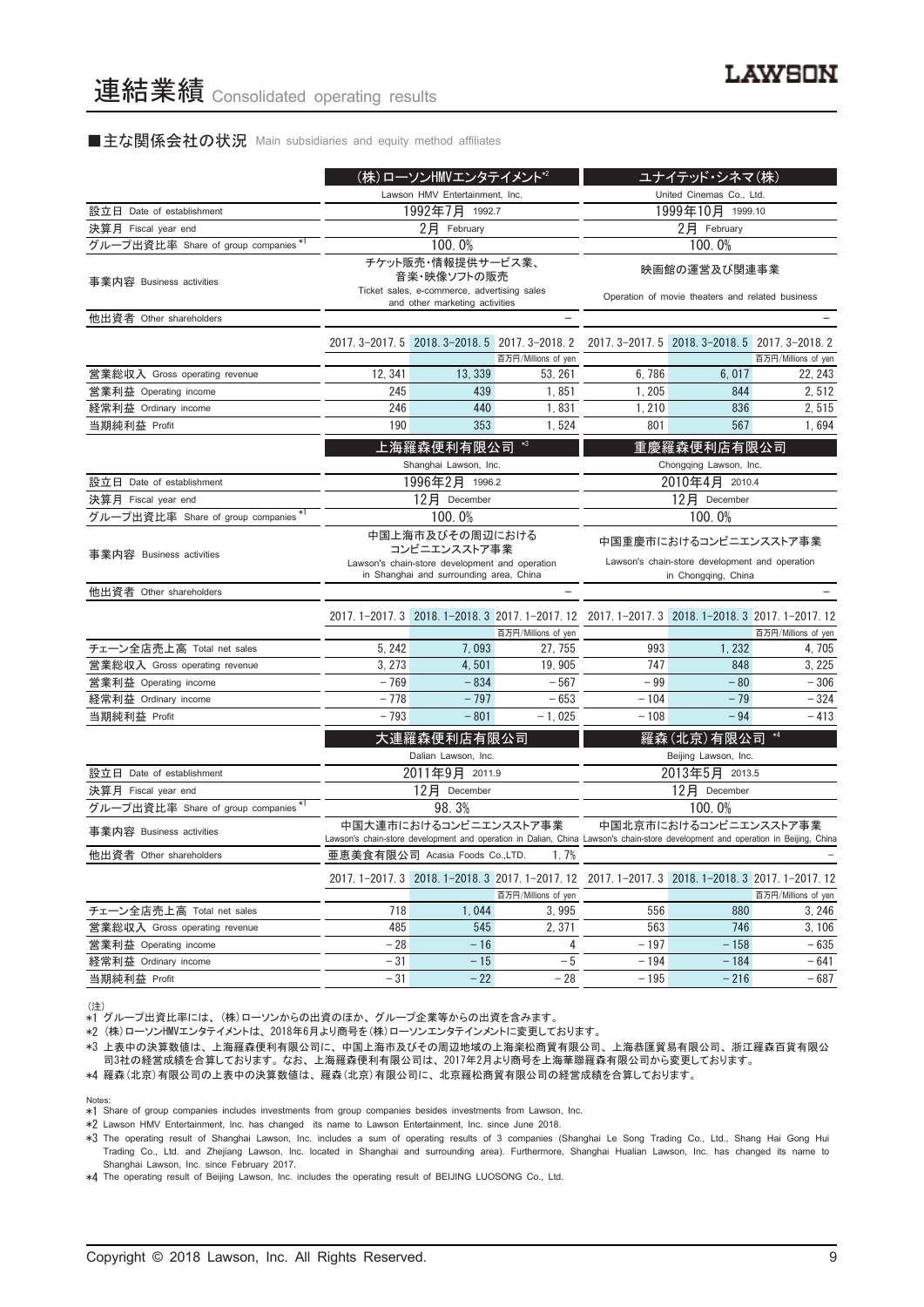#### ■主な関係会社の状況 Main subsidiaries and equity method affiliates

|                                    |                                | Saha Lawson Co., Ltd. |                                                                                                              |     | (株)ベストプラクティス       |                     |
|------------------------------------|--------------------------------|-----------------------|--------------------------------------------------------------------------------------------------------------|-----|--------------------|---------------------|
|                                    |                                |                       |                                                                                                              |     | BestPractice, Inc. |                     |
| 設立日 Date of establishment          |                                | 2012年11月<br>2012.11   |                                                                                                              |     | 2004年3月 2004.3     |                     |
| 決算月 Fiscal year end                |                                | 12月<br>December       |                                                                                                              |     | 2月 February        |                     |
| グループ出資比率 Share of group companies* |                                | 49.0%                 |                                                                                                              |     | 100.0%             |                     |
| 事業内容 Business activities           |                                | タイにおけるコンビニエンスストア事業    | Operating stores "LAWSON 108" and "108SHOP" in Thailand On-site inspections and analysis of store management |     | 店舗の経営の実熊調査・分析業務    |                     |
| 他出資者 Other shareholders            | Saha Pathanapibul PLC.         |                       | 20.0%                                                                                                        |     |                    |                     |
|                                    | Saha Pathana Interholding PLC. |                       | 9.0%                                                                                                         |     |                    |                     |
|                                    | LC.C. International PLC.       |                       | 9.0%                                                                                                         |     |                    |                     |
|                                    | Thai President Foods PLC.      |                       | 9.0%                                                                                                         |     |                    |                     |
|                                    | Others                         |                       | 4.0%                                                                                                         |     |                    |                     |
|                                    |                                |                       | 2017.1-2017.3 2018.1-2018.3 2017.1-2017.12 2017.3-2017.5 2018.3-2018.5 2017.3-2018.2                         |     |                    |                     |
|                                    |                                |                       | 百万円/Millions of yen                                                                                          |     |                    | 百万円/Millions of yen |
| チェーン全店売上高 Total net sales          | 1, 712                         | 2, 341                | 7,763                                                                                                        |     |                    |                     |
| 営業総収入 Gross operating revenue      | 1,899                          | 2,498                 | 8, 271                                                                                                       | 287 | 284                | 1,109               |
| 営業利益 Operating income              | $-89$                          | $-89$                 | $-653$                                                                                                       | 42  | 18                 | 12                  |
| 経常利益 Ordinary income               | $-60$                          | $-74$                 | $-624$                                                                                                       | 42  | 18                 | 9                   |
| 当期純利益 Profit                       | $-69$                          | $-81$                 | $-767$                                                                                                       | 32  | $-0$               | 8                   |

| 2. 持分法適用関連会社                       |       | (株)ローソン高知                |                                                           |                                                                                                                     | (株)ローソン南九州                                      |                     |
|------------------------------------|-------|--------------------------|-----------------------------------------------------------|---------------------------------------------------------------------------------------------------------------------|-------------------------------------------------|---------------------|
| 2. Equity method affiliates        |       | Lawson Kochi, Inc.       |                                                           |                                                                                                                     | Lawson Minamikyushu, Inc.                       |                     |
| 設立日 Date of establishment          |       | 2015年4月 2015.4           |                                                           |                                                                                                                     | 2013年5月 2013.5                                  |                     |
| 決算月 Fiscal year end                |       | $2$ 月 February           |                                                           |                                                                                                                     | $2$ $\mathbf{F}$ February                       |                     |
| グループ出資比率 Share of group companies* |       | 49.0%                    |                                                           |                                                                                                                     | 49.0%                                           |                     |
| 事業内容 Business activities           |       | 高知県におけるコンビニエンスストア事業      |                                                           | Lawson's chain-store development and operation in Kochi Lawson's chain-store development and operation in Kagoshima | 鹿児島県におけるコンビニエンスストア事業                            |                     |
| 他出資者 Other shareholders            |       |                          |                                                           | 株式会社サニーマート SUNNY MART Co., Ltd. 51.0% 南国殖産株式会社 Nangoku Corporation Co., Ltd. 51.0%                                  |                                                 |                     |
|                                    |       |                          | 2017. 3-2017. 5 2018. 3-2018. 5 2017. 3-2018. 2           |                                                                                                                     | 2017. 3-2017. 5 2018. 3-2018. 5 2017. 3-2018. 2 |                     |
|                                    |       |                          | 百万円/Millions of yen                                       |                                                                                                                     |                                                 | 百万円/Millions of yen |
| 営業総収入 Gross operating revenue      | 1.089 | 1,076                    | 4,321                                                     | 1,040                                                                                                               | 1,087                                           | 4, 317              |
| 営業利益 Operating income              | 138   | 133                      | 498                                                       | 34                                                                                                                  | 49                                              | 162                 |
| 経常利益 Ordinary income               | 142   | 134                      | 512                                                       | 34                                                                                                                  | 49                                              | 163                 |
| 当期純利益 Profit                       | 91    | 128                      | 290                                                       | 11                                                                                                                  | 35                                              | 111                 |
|                                    |       | (株)ローソン沖縄                |                                                           |                                                                                                                     |                                                 |                     |
|                                    |       | Lawson Okinawa, Inc.     |                                                           |                                                                                                                     |                                                 |                     |
| 設立日 Date of establishment          |       | 2009年10月 2009.10         |                                                           |                                                                                                                     |                                                 |                     |
| 決算月 Fiscal year end                |       | $2$ 月 February           |                                                           |                                                                                                                     |                                                 |                     |
| グループ出資比率 Share of group companies* |       | 49.0%                    |                                                           |                                                                                                                     |                                                 |                     |
| 事業内容 Business activities           |       | 沖縄県におけるコンビニエンスストア事業      |                                                           |                                                                                                                     |                                                 |                     |
|                                    |       |                          | Lawson's chain-store development and operation in Okinawa |                                                                                                                     |                                                 |                     |
| 他出資者 Other shareholders            |       | 株式会社サンエー SAN-A CO., LTD. | 51.0%                                                     |                                                                                                                     |                                                 |                     |

|                               |       | 2017. 3-2017. 5 2018. 3-2018. 5 2017. 3-2018. 2 |                     |
|-------------------------------|-------|-------------------------------------------------|---------------------|
|                               |       |                                                 | 百万円/Millions of yen |
| 営業総収入 Gross operating revenue | 1.691 | 1.836                                           | 7.090               |
| 営業利益 Operating income         | 421   | 478                                             | 1.658               |
| 経常利益 Ordinary income          | 423   | 475                                             | 1.654               |
| 当期純利益 Profit                  | 278   | 306                                             | 1.069               |

他出資者 Other shareholders **the Manual Manual 株式会社サンエー SAN-A CO., LTD.** 

(注)

\* グループ出資比率には、(株)ローソンからの出資のほか、グループ企業等からの出資を含みます。

Note:

\* Share of group companies includes investments from group companies besides investments from Lawson, Inc.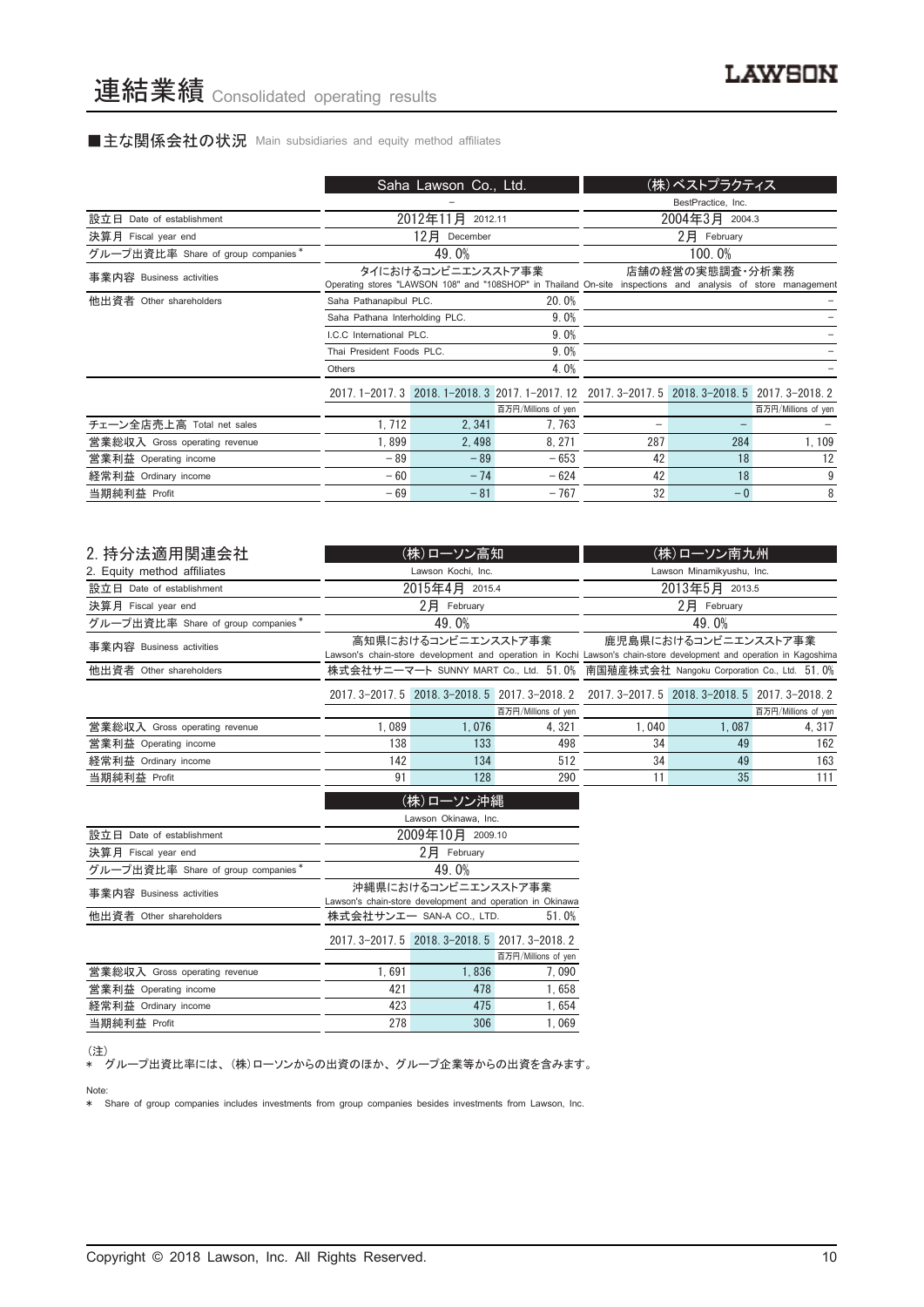|                                                       | 2017年度第1四半期累計期間        |         | 2018年度第1四半期累計期間        |         | 前年増減                |  |
|-------------------------------------------------------|------------------------|---------|------------------------|---------|---------------------|--|
|                                                       | $2017.3.1 - 2017.5.31$ |         | $2018.3.1 - 2018.5.31$ |         | Increase (Decrease) |  |
|                                                       | 百万円/Millions of yen    | 前年比/YoY | 百万円/Millions of yen    | 前年比/YoY | 百万円/Millions of yen |  |
| セグメント利益 Segment profit                                |                        |         |                        |         |                     |  |
| 国内コンビニエンスストア事業<br>Domestic convenience store business | 13.092                 | 90.6%   | 10.172                 | 77.7%   | $-2.919$            |  |
| 成城石井事業<br>Seijo Ishii business                        | 1.773                  | 107.0%  | 1.874                  | 105.7%  | 100                 |  |
| エンタテインメント関連事業<br>Entertainment-related business       | 1.316                  | 139.7%  | 1.149                  | 87.3%   | $-167$              |  |
| 金融関連事業<br>Financial services business                 | 1.322                  | 86.6%   | 808                    | 61.1%   | $-514$              |  |
| その他 Other business                                    | $-1.255$               | 111.1%  | $-1.327$               | 105.7%  | $-71$               |  |
| 合計 Total                                              | 16.250                 | 93.1%   | 12.677                 | 78.0%   | $-3.572$            |  |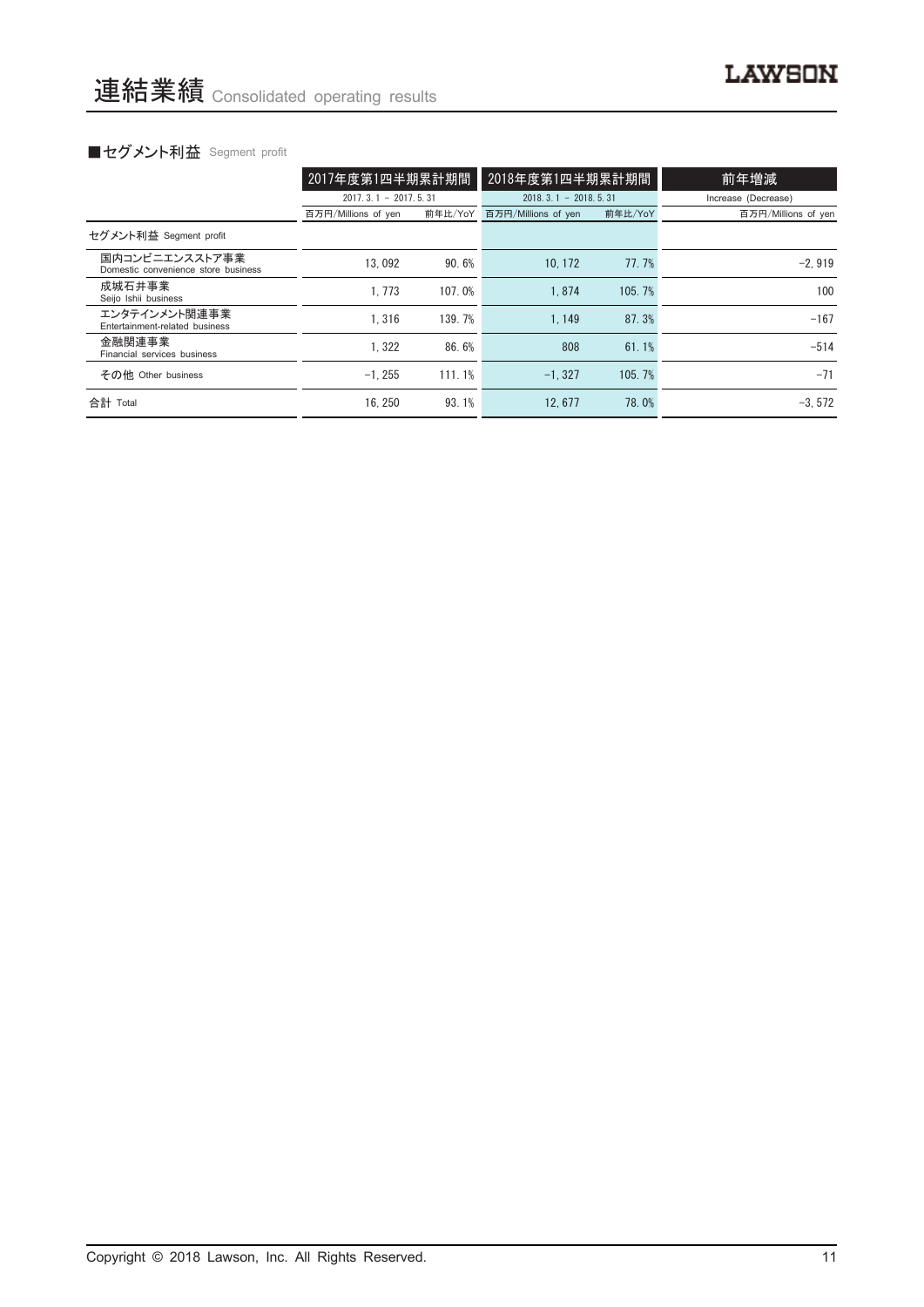#### ■主な業績と予想 Results and forecasts for major financial indicators

|                                                                                                           | 2017年度/FY2017                    |          |                                          |          | 2018年度/FY2018                          |        |                                                     |           |
|-----------------------------------------------------------------------------------------------------------|----------------------------------|----------|------------------------------------------|----------|----------------------------------------|--------|-----------------------------------------------------|-----------|
|                                                                                                           | 第1四半期/10<br>2017.3.1 - 2017.5.31 |          | 通期/Full year<br>2017. 3. 1 - 2018. 2. 28 |          | 第1四半期/10<br>$2018, 3, 1 - 2018, 5, 31$ |        | 通期計画/Full year (Forecast)<br>$2018.3.1 - 2019.2.28$ |           |
|                                                                                                           | 金額/Amount 前年比/YoY                |          | 金額/Amount 前年比/YoY                        |          | 金額/Amount 前年比/YoY                      |        | 金額/Amount 前年比/YoY                                   |           |
| チェーン全店売上高 (百万円)<br>Net sales of all convenience stores (millions of yen)                                  | 513.558                          | 103.6%   | 2, 110, 454                              | 104.1%   | 546.498                                | 106.4% | 2, 290, 000                                         | 108.5%    |
| 加盟店売上高 (百万円)<br>Net sales of franchised stores (millions of yen)                                          | 501, 367                         |          | 103.1% 2,060,690                         | 103.7%   | 533, 728                               | 106.5% |                                                     |           |
| 直営店売上高(百万円)<br>Net sales of company-operated stores (millions of yen)                                     | 12, 190                          | 129.7%   | 49, 764                                  | 121.6%   | 12, 770                                | 104.8% |                                                     |           |
| 営業総収入 (百万円)<br>Gross operating revenue (millions of yen) *1                                               | 90, 718                          | 104.5%   | 372, 891                                 | 104.7%   | 94, 269                                | 103.9% | 401,000                                             | 107.5%    |
| 営業総利益 (百万円)<br>Operating gross profit (millions of yen)                                                   | 81, 613                          | 102.2%   | 335, 792                                 | 103.1%   | 84, 853                                | 104.0% |                                                     |           |
| (対チェーン全店売上高比)<br>(Operating gross profit on Net sales of all convenience stores)                          | 15.9%                            |          | 15.9%                                    |          | 15.5%                                  |        |                                                     |           |
| 販売費及び一般管理費 (百万円)<br>Selling, general and administrative expenses (millions of yen)                        | 69,021                           | 104.5%   | 284, 771                                 | 106.1%   | 75, 514                                | 109.4% |                                                     |           |
| (対チェーン全店売上高比)<br>(Selling, general and administrative expenses on Net<br>sales of all convenience stores) | 13.4%                            |          | 13.5%                                    |          | 13.8%                                  |        |                                                     |           |
| 営業利益 (百万円) Operating income (millions of yen)                                                             | 12.591                           | 91.6%    | 51.021                                   | 88.9%    | 9.339                                  | 74.2%  | 44.500                                              | 87.2%     |
| (対チェーン全店売上高比)<br>(Operating income on Net sales of all convenience stores)                                | 2.5%                             |          | 2.4%                                     |          | 1.7%                                   |        |                                                     |           |
| 経常利益 (百万円) Ordinary income (millions of yen)                                                              | 12,676                           | 93.3%    | 50, 508                                  | 89.5%    | 17.168                                 | 135.4% | 60.000                                              | 118.8%    |
| 四半期(当期)純利益 (百万円) Profit (millions of yen)                                                                 | 8.560                            | 112.3%   | 19, 417                                  | 101.7%   | 13, 282                                | 155.2% | 38,000                                              | 195.7%    |
| 1株当たり四半期 (当期) 純利益 (円)<br>Profit per share (yen)                                                           |                                  | 85.59    |                                          | 194.09   |                                        | 132.74 |                                                     | 379.78 *2 |
| 純資産 (百万円) Net assets (millions of yen)                                                                    |                                  | 233, 647 |                                          | 233, 489 | 234, 260                               |        | $\equiv$                                            |           |
| 総資産 (百万円) Total assets (millions of yen)                                                                  |                                  | 812, 662 |                                          | 798, 603 | 835, 339                               |        | ÷.                                                  |           |
| 1株当たり純資産 (円) Net assets per share (yen)                                                                   | 2.332.11                         |          | 2.331.65                                 |          | 2.339.76                               |        | L.                                                  |           |
| 総資産四半期(当期) 純利益率 ROA                                                                                       |                                  | 1.1%     |                                          | 2.5%     |                                        | 1.6%   | ۳                                                   |           |
| 自己資本四半期(当期)純利益率 ROE                                                                                       |                                  | 3.6%     |                                          | 8.3%     |                                        | 5.7%   | $\qquad \qquad -$                                   |           |
| 流動比率 Current ratio                                                                                        |                                  | 56.9%    |                                          | 47.2%    |                                        | 50.3%  | $\equiv$                                            |           |
| 固定比率 Fixed ratio                                                                                          |                                  | 257.3%   |                                          | 271.9%   |                                        | 274.8% |                                                     |           |
| 自己資本比率 Shareholders' equity ratio                                                                         |                                  | 28.7%    | 29.2%                                    |          | 28.0%                                  |        |                                                     |           |

(注)

\*1 営業総収入は直営店売上高、加盟店からの収入等の合計です。

\*2 計画の1株当たり当期純利益に関しては、2018年5月31日現在の期末発行済株式数を用いて算出しております。

Notes:

\*1 The gross operating revenue is a sum of total sales of company-operated stores, income from franchised stores and others.

\*2 Forecasted profit per share is calculated based on the number of outstanding shares as of May 31, 2018.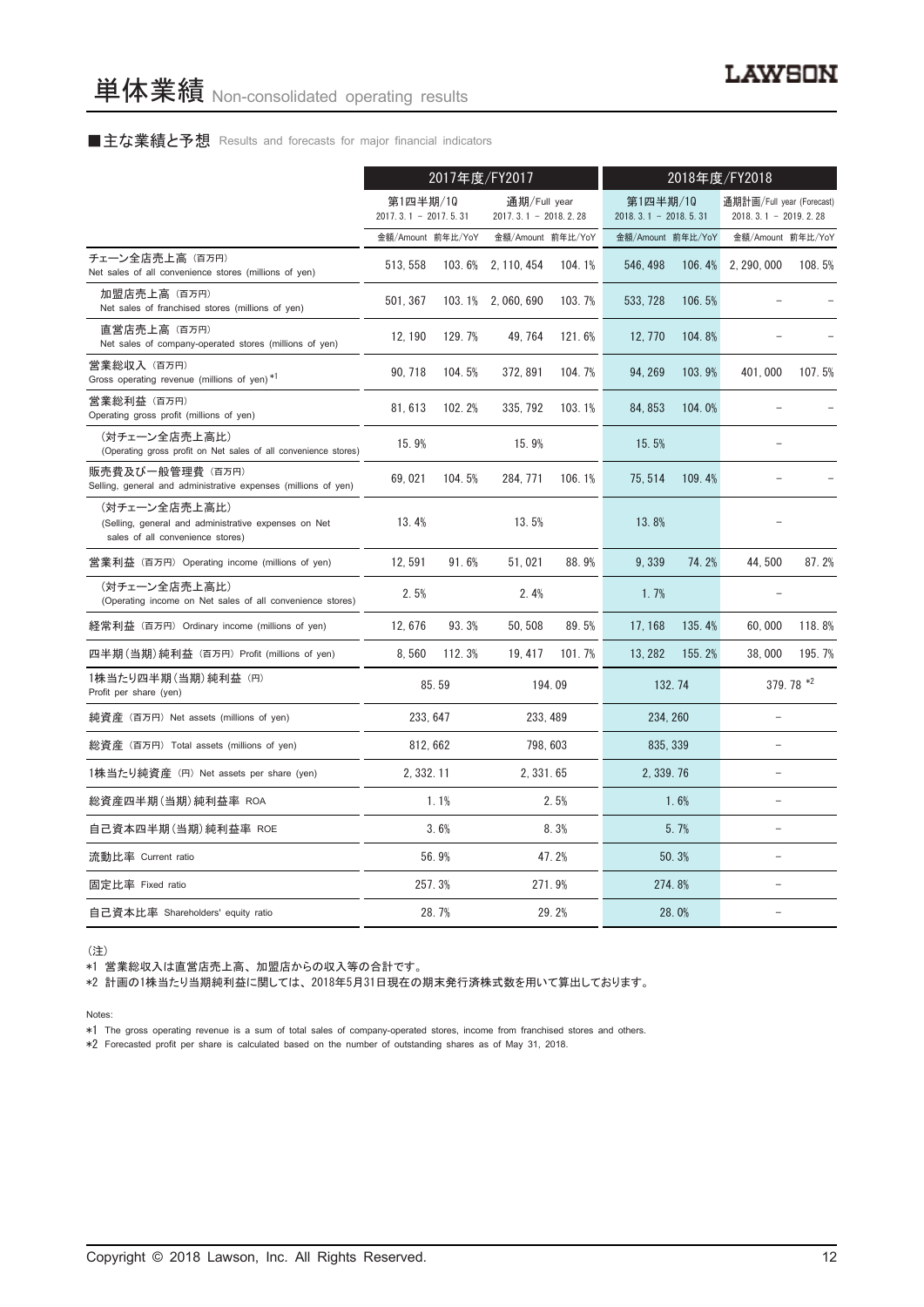#### ■損益計算書 Non-consolidated statement of income

|                                                            | 2017年度第1四半期累計期間        |         | 2018年度第1四半期累計期間        | 前年増減    |                     |
|------------------------------------------------------------|------------------------|---------|------------------------|---------|---------------------|
|                                                            | $2017.3.1 - 2017.5.31$ |         | $2018.3.1 - 2018.5.31$ |         | Increase (Decrease) |
|                                                            | 百万円/Millions of yen    | 前年比/YoY | 百万円/Millions of yen    | 前年比/YoY | 百万円/Millions of yen |
| A. 営業総収入 Gross operating revenue<br>$B + E$                | 90, 718                | 104.5%  | 94.269                 | 103.9%  | 3,551               |
| B. 売上高 Net sales*                                          | 12,506                 | 128.1%  | 12,970                 | 103.7%  | 464                 |
| C. 売上原価 Cost of sales                                      | 9.104                  | 130.6%  | 9.416                  | 103.4%  | 311                 |
| D. 売上総利益 Gross profit<br>$B - C$                           | 3, 401                 | 121.7%  | 3,554                  | 104.5%  | 152                 |
| E. 営業収入 Operating revenue<br>$F + G$                       | 78, 211                | 101.5%  | 81.299                 | 103.9%  | 3,087               |
| F. 加盟店からの収入 Income from franchised stores                  | 68.951                 | 102.5%  | 72.081                 | 104.5%  | 3,130               |
| G. その他の営業収入 Other operating revenue                        | 9.259                  | 94.7%   | 9, 217                 | 99.5%   | $-42$               |
| H. 営業総利益 Operating gross profit<br>$A - C = D + E$         | 81,613                 | 102.2%  | 84, 853                | 104.0%  | 3, 239              |
| I. 販売費及び一般管理費 Selling, general and administrative expenses | 69.021                 | 104.5%  | 75.514                 | 109.4%  | 6,492               |
| J. 営業利益 Operating income<br>$H - I$                        | 12.591                 | 91.6%   | 9.339                  | 74.2%   | $-3, 252$           |
| 営業外収益 Non-operating income                                 | 994                    | 84.6%   | 9, 112                 | 916.2%  | 8, 117              |
| 営業外費用 Non-operating expenses                               | 909                    | 68.4%   | 1,282                  | 141.1%  | 373                 |
| 経常利益 Ordinary income                                       | 12,676                 | 93.3%   | 17, 168                | 135.4%  | 4, 491              |
| 特別利益 Extraordinary income                                  | 302                    |         |                        |         | $-302$              |
| 特別損失 Extraordinary losses                                  | 1.057                  | 102.6%  | 1,316                  | 124.4%  | 258                 |
| 税引前四半期純利益 Profit before income taxes                       | 11, 921                | 94.9%   | 15, 851                | 133.0%  | 3,930               |
| 法人税、住民税及び事業税 Income taxes - current                        | 2, 182                 | 101.3%  | 2,534                  | 116.1%  | 351                 |
| 法人税等調整額 Income taxes - deferred                            | 1, 178                 | 42.4%   | 35                     | 3.0%    | $-1, 143$           |
| 四半期純利益 Profit                                              | 8,560                  | 112.3%  | 13, 282                | 155.2%  | 4, 721              |

(注)

\* 「売上高」は、直営店売上高及びEコマース売上高の合計です。

#### Note:

\* Net sales of company-operated stores and e-commerce business.

#### ■販売費及び一般管理費の主な明細 Selling, general and administrative expenses \*

|                                                          | 2017年度第1四半期累計期間        |         | 2018年度第1四半期累計期間<br>$2018.3.1 - 2018.5.31$ |         | 前年増減                |  |
|----------------------------------------------------------|------------------------|---------|-------------------------------------------|---------|---------------------|--|
|                                                          | $2017.3.1 - 2017.5.31$ |         |                                           |         | Increase (Decrease) |  |
|                                                          | 百万円/Millions of yen    | 前年比/YoY | 百万円/Millions of yen                       | 前年比/YoY | 百万円/Millions of yen |  |
| 地代家賃 Rents                                               | 25.961                 | 106.1%  | 27.797                                    | 107.1%  | 1.836               |  |
| 人件費 Personnel expenses                                   | 11.330                 | 110.7%  | 11.466                                    | 101.2%  | 135                 |  |
| 有形固定資産減価償却費 Depreciation of property and store equipment | 9.528                  | 99.5%   | 10.798                                    | 113.3%  | 1,269               |  |
| 広告宣伝費 Advertising expenses                               | 2.996                  | 100.4%  | 3.523                                     | 117.6%  | 527                 |  |
| 販売手数料 Sales commission                                   | 4.106                  | 118.3%  | 5.328                                     | 129.7%  | 1,221               |  |
| その他 Other                                                | 15.097                 | 98.5%   | 16.599                                    | 109.9%  | 1,501               |  |
| 合計 Total                                                 | 69.021                 | 104.5%  | 75.514                                    | 109.4%  | 6.492               |  |

(注)

。\_\_\_<br>\* ITコスト(社内管理ベース)は、2018年度第1四半期累計で17億円になります。なお、ITコストは「有形固定資産減価償却費」及び「その他」に計 上しています。

Note:

\* According to our internal calculation, IT - related expenses for the first quarter of fiscal 2018 stood at 17 billions of yen. These IT - related expenses are recorded under " Depreciation of property and store equipment" and " Other."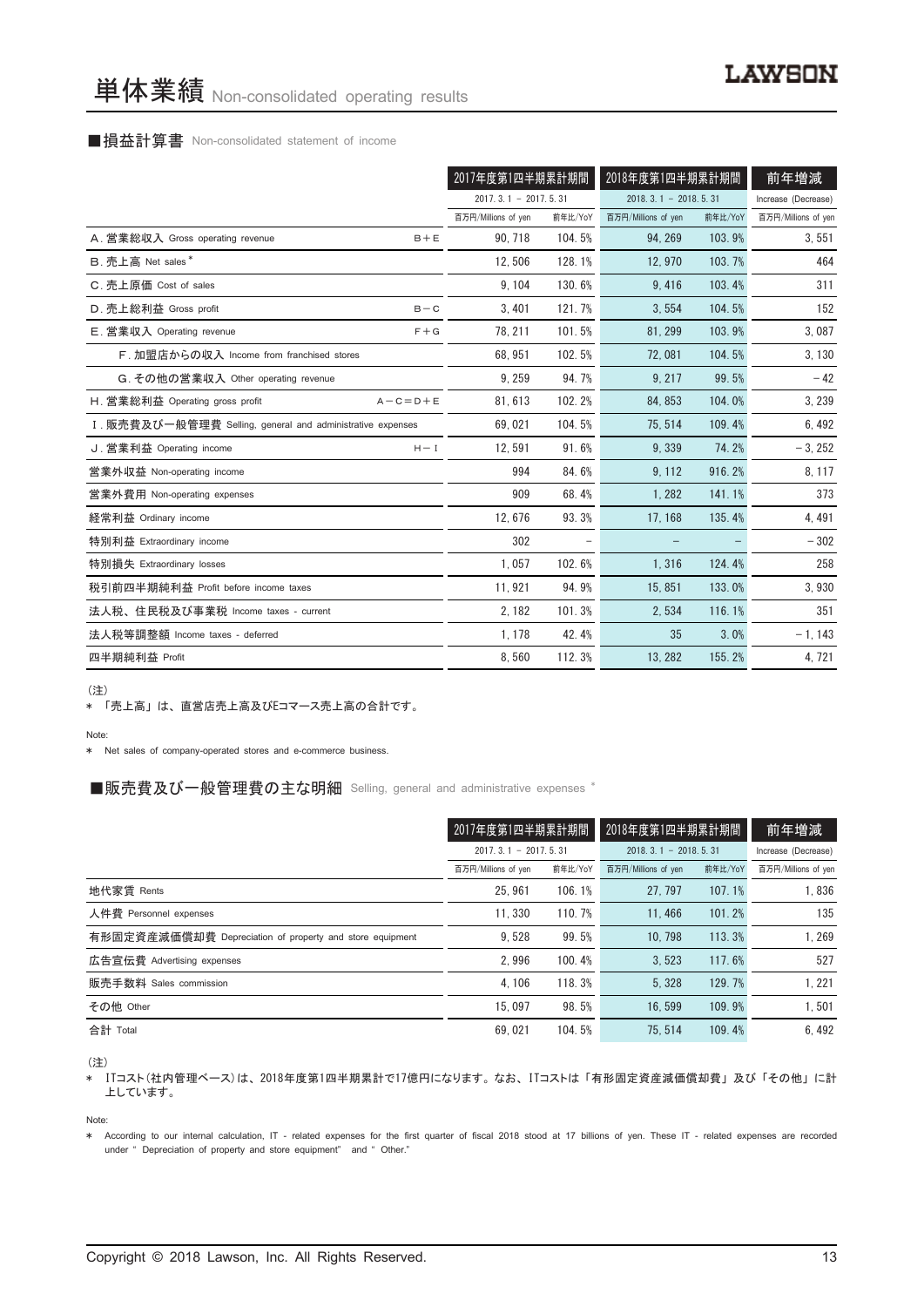#### ■投融資の状況 Capital expenditure

|                                                                | 2017年度第1四半期累計期間        | 2018年度第1四半期累計期間            | 前年増減                | 2018年度計画                            |
|----------------------------------------------------------------|------------------------|----------------------------|---------------------|-------------------------------------|
|                                                                | $2017.3.1 - 2017.5.31$ | $2018, 3, 1 - 2018, 5, 31$ | Increase (Decrease) | Forecasts / 2018. 3.1 - 2019. 2. 28 |
|                                                                | 百万円/Millions of yen    | 百万円/Millions of yen        | 百万円/Millions of yen | 百万円/Millions of yen                 |
| 新店投資 New store investments                                     | 6, 672                 | 9, 195                     | 2,523               | 49,000                              |
| 既存店投資<br>Existing store investments                            | 412                    | 4, 179                     | 3,767               | 8,000                               |
| システム関連投資<br>IT - related investments                           | 3,905                  | 2,505                      | $-1,399$            | 12,000                              |
| その他 Other                                                      | 3,743                  | 143                        | $-3,599$            | 5,000                               |
| 投資小計 Subtotal                                                  | 14, 733                | 16,024                     | 1, 291              | 74,000                              |
| 出資·融資<br>Investments and advances                              | 5, 429                 | 1,872                      | $-3,556$            | $-7,000$                            |
| リース Leases*                                                    | 8,811                  | 10,630                     | 1,819               | 71,000                              |
| 合計 Total                                                       | 28, 973                | 28, 528                    | $-445$              | 138,000                             |
| 有形固定資産減価償却費<br>Depreciation of property and store<br>equipment | 9,528                  | 10, 798                    | 1, 269              | 47,600                              |
| 無形固定資産償却費<br>Amortization of intangible assets                 | 1, 214                 | 1,833                      | 619                 | 8,500                               |
| 減価償却費合計<br>Total depreciation and amortization                 | 10, 742                | 12,632                     | 1,889               | 56, 100                             |

<sup>(</sup>注)

\* リース債務の返済による支出は、2017年度第1四半期累計期間は6,963百万円、2018年度第1四半期累計期間は8,143百万円です。

Note:

\* The amount of repayments of lease obligations is 6,963 millions of yen in the first quarter of fiscal year 2017 and 8,143 millions of yen in the first quarter of fiscal year 2018.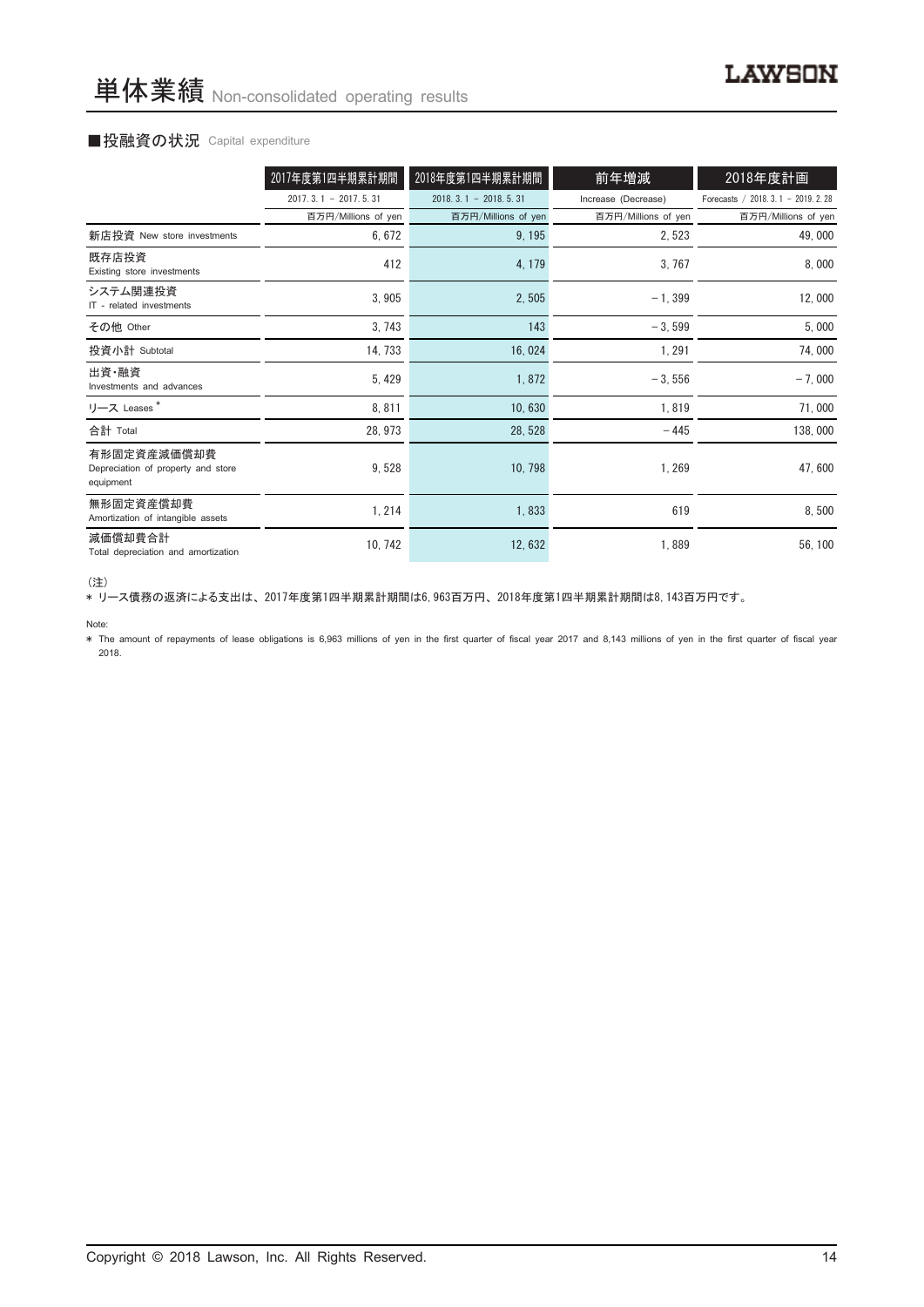## ■貸借対照表 Non-consolidated balance sheet

|                                                                            | 2017年度<br>(2018年2月28日現在) | 2018年度第1四半期<br>(2018年5月31日現在) | 2017年度末からの増減                       |
|----------------------------------------------------------------------------|--------------------------|-------------------------------|------------------------------------|
|                                                                            | FY2017 (As of 2018.2.28) | FY2018 (As of 2018.5.31)      | Increase (Decrease) from 2018.2.28 |
| [資産の部 Assets]                                                              | 百万円/Millions of yen      | 百万円/Millions of yen           | 百万円/Millions of yen                |
| 流動資産 Current assets                                                        | 164, 391                 | 192, 008                      | 27, 617                            |
| 現金及び預金 Cash and deposits                                                   | 8, 483                   | 20, 709                       | 12, 226                            |
| 加盟店貸勘定 Accounts receivable - due from franchised stores                    | 44, 229                  | 42, 726                       | $-1, 502$                          |
| リース債権 Lease receivables                                                    | 24.237                   | 27, 424                       | 3,186                              |
| 商品 Merchandise                                                             | 1,460                    | 1,489                         | 29                                 |
| 前払費用 Prepaid expenses                                                      | 15, 834                  | 15, 909                       | 75                                 |
| 未収入金 Accounts receivable - other                                           | 50, 586                  | 60, 293                       | 9,706                              |
| 繰延税金資産 Deferred tax assets                                                 | 2, 234                   | 1,685                         | $-548$                             |
| その他 Other                                                                  | 17, 324                  | 21, 769                       | 4, 444                             |
| 固定資産 Non-current assets                                                    | 634, 212                 | 643, 330                      | 9, 118                             |
| 有形固定資産 Property and store equipment                                        | 312, 924                 | 316, 961                      | 4,036                              |
| ・建物 Buildings                                                              | 156, 067                 | 158, 805                      | 2, 738                             |
| ・構築物 Structures                                                            | 28, 634                  | 29,036                        | 402                                |
| ・工具、器具及び備品 Tools, furniture and fixtures                                   | 11,873                   | 11, 225                       | $-648$                             |
| ・土地 Land                                                                   | 9,529                    | 9,529                         |                                    |
| •リース資産 Leased assets                                                       | 105, 120                 | 106, 101                      | 980                                |
| ・建設仮勘定 Construction in progress                                            | 1,699                    | 2, 262                        | 563                                |
| 無形固定資産 Intangible assets                                                   | 44, 074                  | 48, 304                       | 4, 229                             |
| ・ソフトウエア Software                                                           | 29, 494                  | 30, 554                       | 1,060                              |
| ・のれん Goodwill                                                              | 14,092                   | 17, 265                       | 3, 172                             |
| •その他 Other                                                                 | 487                      | 484                           | $-3$                               |
| 投資その他の資産 Investments and other assets                                      | 277, 212                 | 278, 064                      | 851                                |
| •投資有価証券 Investments securities                                             | 13, 324                  | 12, 736                       | $-588$                             |
| •関係会社株式 Shares of subsidiaries and associates                              | 71, 720                  | 63, 222                       | $-8,497$                           |
| ・長期貸付金 Long-term loans receivable                                          | 46, 512                  | 46, 793                       | 281                                |
| ・関係会社長期貸付金<br>Long-term loans receivable from subsidiaries and associates  | 13, 236                  | 13, 243                       | 7                                  |
| ・長期前払費用 Long-term prepaid expenses                                         | 16, 379                  | 16,566                        | 186                                |
| ・差入保証金 Guarantee deposits                                                  | 92, 466                  | 93, 337                       | 871                                |
| ・繰延税金資産 Deferred tax assets                                                | 23,094                   | 24, 633                       | 1,539                              |
| •その他 Other                                                                 | 1,571                    | 8,574                         | 7,003                              |
| •貸倒引当金 Allowance for doubtful accounts                                     | $-1,092$                 | $-1,044$                      | 48                                 |
| 資産合計 Total assets                                                          | 798, 603                 | 835, 339                      | 36, 735                            |
| 有形固定資産の減価償却累計額<br>Accumulated depreciation of property and store equipment | 277, 902                 | 282, 562                      | 4,659                              |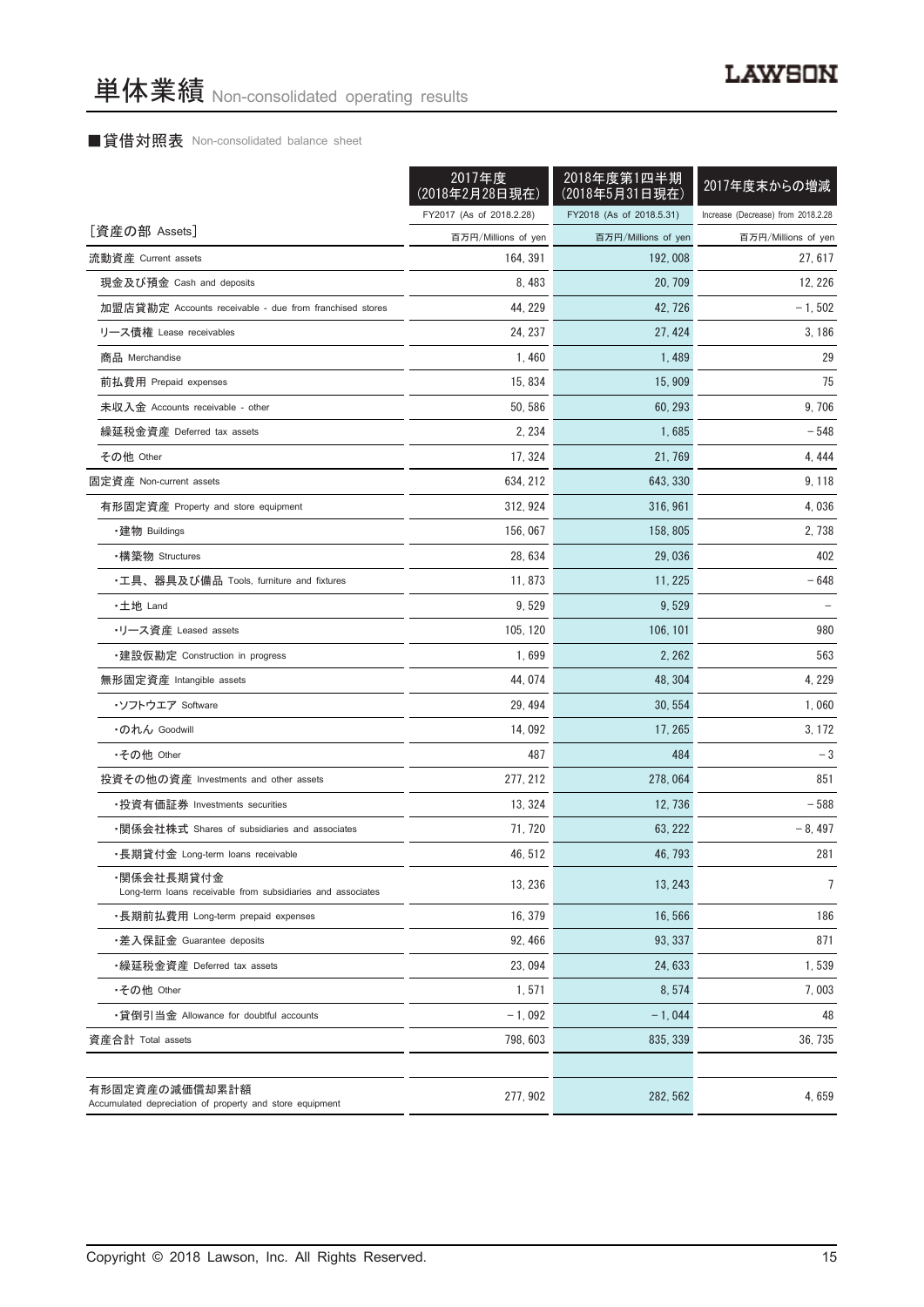## ■貸借対照表 Non-consolidated balance sheet

|                                                                       | 2017年度<br>(2018年2月28日現在) | 2018年度第1四半期<br>(2018年5月31日現在) | 2017年度末からの増減                       |
|-----------------------------------------------------------------------|--------------------------|-------------------------------|------------------------------------|
|                                                                       | FY2017 (As of 2018.2.28) | FY2018 (As of 2018.5.31)      | Increase (Decrease) from 2018.2.28 |
| [負債の部 Liabilities]                                                    | 百万円/Millions of yen      | 百万円/Millions of yen           | 百万円/Millions of yen                |
| 流動負債 Current liabilities                                              | 348, 392                 | 381, 848                      | 33, 456                            |
| 買掛金 Accounts payable - trade                                          | 106, 137                 | 119, 863                      | 13, 726                            |
| 短期借入金 Short-term loans payable                                        | 35,000                   |                               | $-35,000$                          |
| 関係会社短期借入金<br>Short-term loans payable to subsidiaries and associates  | 51, 620                  | 37, 220                       | $-14, 400$                         |
| リース債務 Lease obligations                                               | 29, 488                  | 30, 376                       | 888                                |
| 未払金 Accounts payable - other                                          | 21, 756                  | 22, 694                       | 937                                |
| 未払法人税等 Income taxes payable                                           | 3, 817                   | 1,036                         | $-2,781$                           |
| 未払費用 Accrued expenses                                                 | 2, 191                   | 2,395                         | 203                                |
| 預り金 Deposits received                                                 | 91, 891                  | 161, 380                      | 69, 488                            |
| 賞与引当金 Provision for bonuses                                           | 2, 704                   | 1,534                         | $-1, 170$                          |
| その他 Other                                                             | 3, 784                   | 5, 348                        | 1,563                              |
| 固定負債 Non-current liabilities                                          | 216, 722                 | 219, 230                      | 2,507                              |
| 長期借入金 Long-term loans payable                                         | 50,000                   | 50.000                        |                                    |
| リース債務 Lease obligations                                               | 104, 638                 | 107, 129                      | 2, 490                             |
| 退職給付引当金 Provision for retirement benefits                             | 10, 913                  | 11, 136                       | 223                                |
| 役員退職慰労引当金<br>Provision for retirement benefits to executive officers  | 176                      | 188                           | 11                                 |
| 資産除去債務 Asset retirement obligations                                   | 25,689                   | 26, 389                       | 700                                |
| その他 Other                                                             | 25, 304                  | 24, 386                       | $-918$                             |
| 負債合計 Total liabilities                                                | 565, 114                 | 601, 079                      | 35, 964                            |
| [純資産の部 Net assets]                                                    |                          |                               |                                    |
| 株主資本 Shareholders' equity                                             | 231, 785                 | 232, 324                      | 538                                |
| 資本金 Capital stock                                                     | 58, 506                  | 58, 506                       |                                    |
| 資本剰余金 Capital surplus                                                 | 47, 757                  | 47, 760                       | 3                                  |
| ・資本準備金 Legal capital surplus                                          | 47,696                   | 47,696                        |                                    |
| •その他資本剰余金 Other capital surplus                                       | 60                       | 64                            | 3                                  |
| 利益剰余金 Retained earnings                                               | 126, 563                 | 127,088                       | 525                                |
| ・利益準備金 Legal retained earnings                                        | 727                      | 727                           |                                    |
| ・別途積立金 General reserve                                                | 50,000                   | 50,000                        |                                    |
| ・繰越利益剰余金 Retained earnings brought forward                            | 75.835                   | 76, 360                       | 525                                |
| 自己株式 Treasury shares                                                  | $-1,040$                 | $-1,031$                      | 9                                  |
| 評価·換算差額等 Valuation and translation adjustments                        | 1,508                    | 1, 787                        | 278                                |
| その他有価証券評価差額金<br>Valuation difference on available-for-sale securities | 2,083                    | 2,362                         | 278                                |
| 土地再評価差額金 Revaluation reserve for land                                 | $-575$                   | $-575$                        |                                    |
| 新株予約権 Subscription rights to shares                                   | 195                      | 148                           | $-46$                              |
| 純資産合計 Net assets                                                      | 233, 489                 | 234, 260                      | 771                                |
| 負債純資産合計 Liabilities and net assets                                    | 798, 603                 | 835, 339                      | 36, 735                            |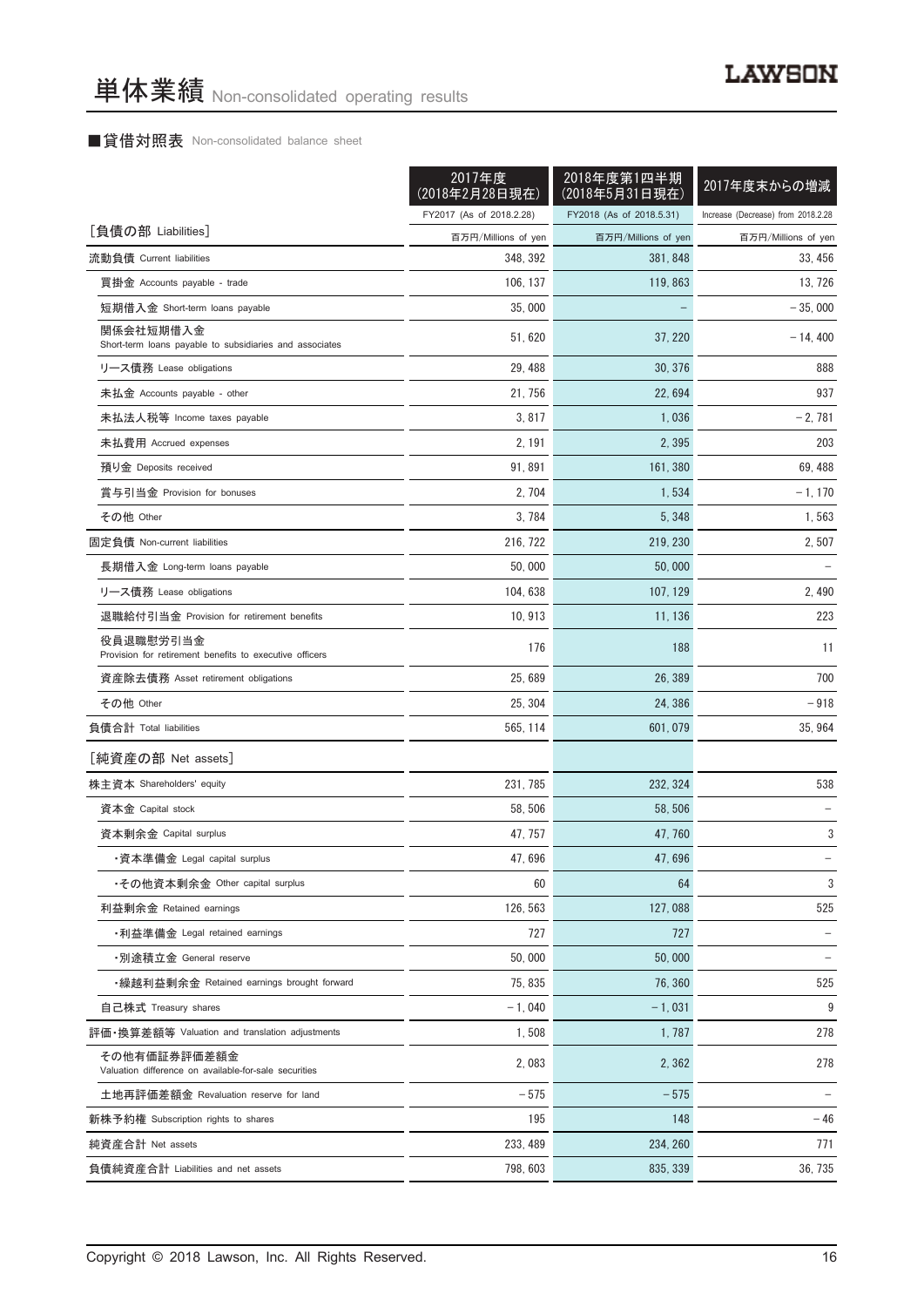#### ■国内コンビニエンスストアの店舗数の推移 Number of convenience stores in Japan\*

|                             | 2017年度10/FY2017        |                     | 2018年度10/FY2018        |                     | 2018年度計画/FY2018 (Forecast) |                     |
|-----------------------------|------------------------|---------------------|------------------------|---------------------|----------------------------|---------------------|
|                             | $2017.3.1 - 2017.5.31$ |                     | $2018.3.1 - 2018.5.31$ |                     | $2018, 3, 1 - 2019, 2, 28$ |                     |
| 単体 Non-consolidated         |                        | 「ローソン」「ナチュラルローソン」のみ |                        | 「ローソン」「ナチュラルローソン」のみ |                            | 「ローソン」「ナチュラルローソン」のみ |
| 開店 Opening (店/Store)        | 153                    | 152                 | 285                    | 280                 | 1,150                      | 1, 100              |
| 閉店 Closure (店/Store)        | 78                     | 72                  | 66                     | 61                  | 370                        | 350                 |
| うち置換 (-) Re-location (-)    | 19                     | 19                  | 8                      | 8                   |                            |                     |
| 純増 Net Increase (店/Store)   | 75                     | 80                  | 219                    | 219                 | 780                        | 750                 |
| 総店舗数 Total number of stores | 12, 363                | 11,570              | 13, 364                | 12,559              | 13, 925                    | 13,090              |
| グループ会社 Group company        |                        |                     |                        |                     |                            |                     |
| 開店 Opening (店/Store)        | 5                      |                     | 8                      |                     | 50                         |                     |
| 閉店 Closure (店/Store)        |                        |                     | 5                      |                     | 30                         |                     |
| 純増 Net Increase (店/Store)   |                        |                     | 3                      |                     | 20                         |                     |
| 総店舗数 Total number of stores | 827                    |                     | 850                    |                     | 867                        |                     |
| グループ計 Total                 |                        |                     |                        |                     |                            |                     |
| 開店 Opening (店/Store)        | 158                    |                     | 293                    |                     | 1,200                      |                     |
| 閉店 Closure (店/Store)        | 79                     |                     | 71                     |                     | 400                        |                     |
| 純増 Net Increase (店/Store)   | 79                     |                     | 222                    |                     | 800                        |                     |
| 総店舗数 Total number of stores | 13, 190                |                     | 14, 214                |                     | 14, 792                    |                     |

(注)

\* 当社グループの運営するコンビニエンスストアの店舗数であり、(株)ローソン山陰、(株)ローソン高知、(株)ローソン南九州、(株)ローソン沖縄の運 営する店舗数を含みます。

Note:

\* The number of stores is a total number of stores operated by the Lawson group including the number of stores operated by Lawson Sanin, Inc., Lawson Kochi, Inc., Lawson Minamikyushu, Inc. and Lawson Okinawa, Inc.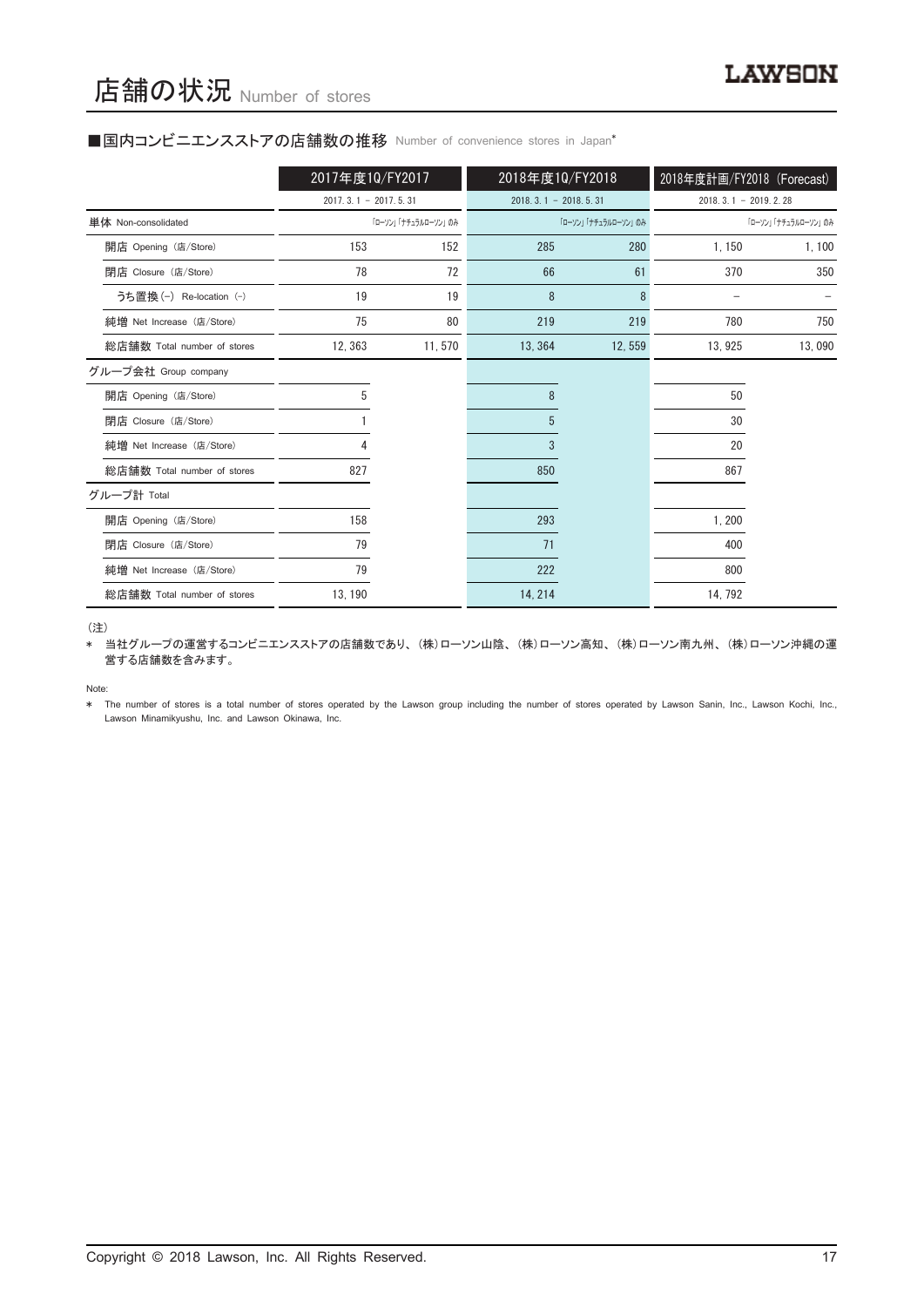## ■国内コンビニエンスストア店舗数 Number of convenience stores in Japan by store type

|                                                                     | 2017年5月        |           | 2018年2月        |           | 2018年5月        |                   | 期中増減店舗数                 |
|---------------------------------------------------------------------|----------------|-----------|----------------|-----------|----------------|-------------------|-------------------------|
|                                                                     | May, 2017      |           | February, 2018 |           | May, 2018      |                   | Net increase (Decrease) |
|                                                                     | 店/Store        | 構成比/Share | 店/Store        | 構成比/Share |                | 店/Store 構成比/Share | 店/Store                 |
| 株式会社ローソン Lawson, Inc.                                               |                |           |                |           |                |                   |                         |
| 直営店 Company-operated stores                                         |                |           |                |           |                |                   |                         |
| ローソン LAWSON                                                         | 276            | 2.1%      | 284            | 2.0%      | 289            | 2.0%              | 5                       |
| ナチュラルローソン NATURAL LAWSON                                            | 30             | 0.2%      | 28             | 0.2%      | 27             | 0.2%              | - 1                     |
| 加盟店 Franchised stores                                               |                |           |                |           |                |                   |                         |
| Bタイプ Type B                                                         | 1,310          | 9.9%      | 1,616          | 11.5%     | 1,739          | 12.2%             | 123                     |
| Gタイプ Type G                                                         | 1,646          | 12.5%     | 1,582          | 11.3%     | 1,553          | 10.9%             | $-29$                   |
| Cタイプ Type C                                                         | 8, 194         | 62.1%     | 8,715          | 62.3%     | 8,837          | 62.2%             | 122                     |
| ナチュラルローソン NATURAL LAWSON                                            | 114            | 0.9%      | 115            | 0.8%      | 114            | 0.8%              | $-1$                    |
| ローソンストア100 LAWSON STORE100                                          | 793            | 6.0%      | 805            | 5.8%      | 805            | 5.7%              |                         |
| 小計 Subtotal                                                         | 12, 363        | 93.7%     | 13, 145        | 93.9%     | 13, 364        | 94.0%             | 219                     |
| 株式会社ローソン山陰 Lawson Sanin, Inc.                                       |                |           |                |           |                |                   |                         |
| 直営店 Company-operated stores                                         | 5              | 0.0%      | 5              | 0.0%      | 4              | 0.0%              | $-1$                    |
| 加盟店 Franchised stores                                               | 283            | 2.1%      | 285            | 2.0%      | 287            | 2.0%              | $\overline{2}$          |
| 小計 Subtotal                                                         | 288            | 2.2%      | 290            | 2.1%      | 291            | 2.0%              | $\mathbf{1}$            |
| 株式会社ローソン高知 Lawson Kochi, Inc.                                       |                |           |                |           |                |                   |                         |
| 直営店 Company-operated stores                                         | 4              | 0.0%      | 3              | 0.0%      | $\overline{4}$ | 0.0%              | $\mathbf{1}$            |
| 加盟店 Franchised stores                                               | 131            | 1.0%      | 136            | 1.0%      | 135            | 0.9%              | $-1$                    |
| 小計 Subtotal                                                         | 135            | 1.0%      | 139            | 1.0%      | 139            | 1.0%              |                         |
| 株式会社ローソン南九州 Lawson Minamikyushu, Inc.                               |                |           |                |           |                |                   |                         |
| 直営店 Company-operated stores                                         | $\overline{2}$ | 0.0%      | $\overline{2}$ | 0.0%      | $\overline{2}$ | 0.0%              |                         |
| 加盟店 Franchised stores                                               | 190            | 1.4%      | 192            | 1.4%      | 193            | 1.4%              | $\mathbf{1}$            |
| 小計 Subtotal                                                         | 192            | 1.5%      | 194            | 1.4%      | 195            | 1.4%              | 1                       |
| 株式会社ローソン沖縄 Lawson Okinawa, Inc.                                     |                |           |                |           |                |                   |                         |
| 直営店 Company-operated stores                                         | 3              | 0.0%      | 3              | 0.0%      | 3              | 0.0%              |                         |
| 加盟店 Franchised stores                                               | 209            | 1.6%      | 221            | 1.6%      | 222            | 1.6%              | 1                       |
| 小計 Subtotal                                                         | 212            | 1.6%      | 224            | 1.6%      | 225            | 1.6%              | $\mathbf{1}$            |
| 国内コンビニエンスストアグループ店舗数計<br>Total number of convenience stores in Japan | 13, 190        | 100.0%    | 13, 992        | 100.0%    | 14, 214        | 100.0%            | 222                     |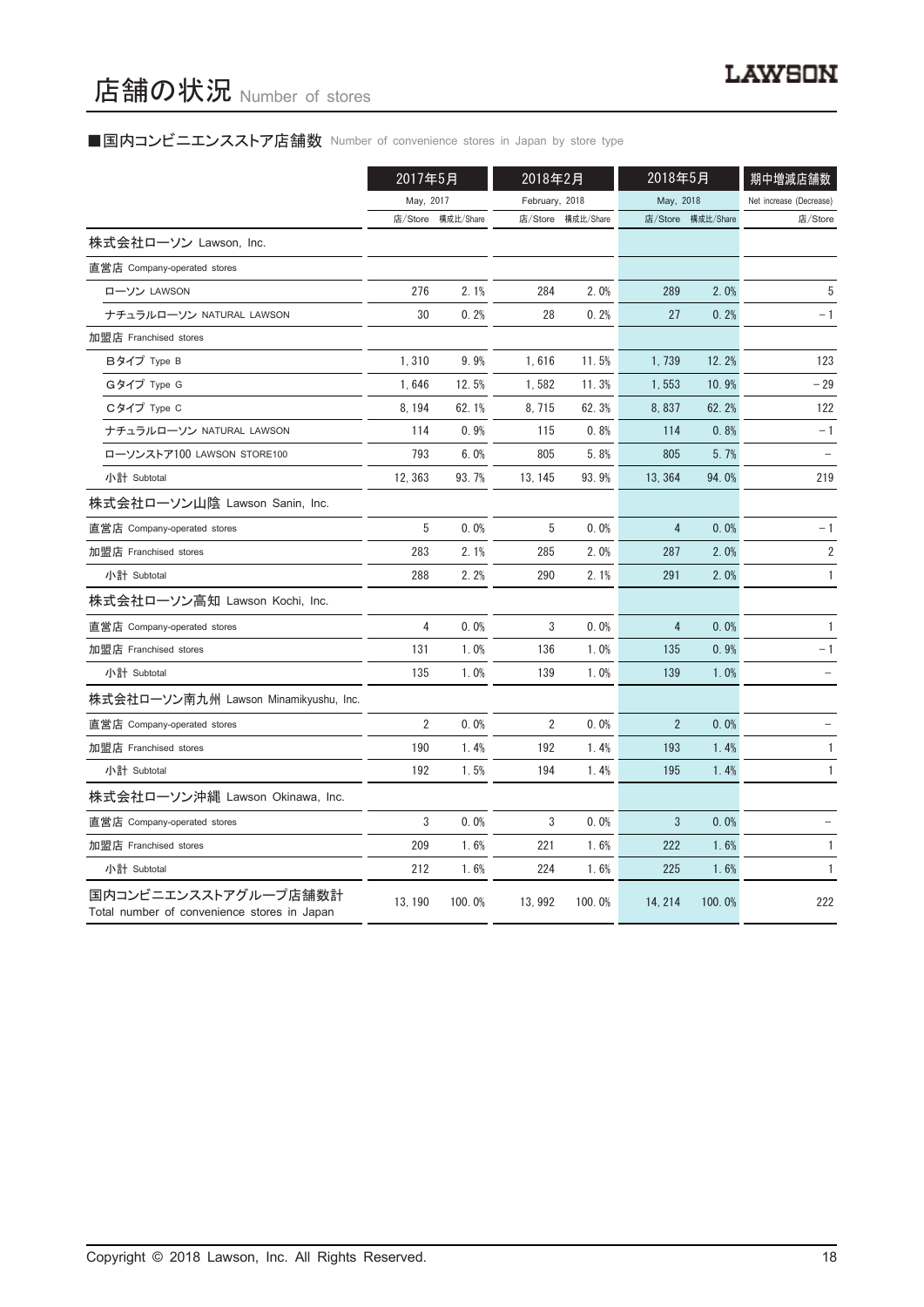## ■都道府県別店舗分布状況 Number of convenience stores by region and prefecture

|                |              |         | 2018年2月                  |         |               | 2018年5月                  |         |                          | 期中増減店舗数                  |                          |
|----------------|--------------|---------|--------------------------|---------|---------------|--------------------------|---------|--------------------------|--------------------------|--------------------------|
|                |              |         | February, 2018           |         |               | May, 2018                |         |                          | Net increase (Decrease)  |                          |
|                |              | ローソン    | ローソンストア100               | 計       | ローソン*         | ローソンストア100               | 計       | ローソン                     | ローソンストア100               | 計                        |
|                |              | LAWSON  | LAWSON STORE100          | Total   | <b>LAWSON</b> | LAWSON STORE100          | Total   | LAWSON                   | LAWSON STORE100          | Total                    |
|                |              | 店/Store | 店/Store                  | 店/Store | 店/Store       | 店/Store                  | 店/Store | 店/Store                  | 店/Store                  | 店/Store                  |
| 北海道 Hokkaido   | 北海道 Hokkaido | 654     | $\overline{\phantom{m}}$ | 654     | 657           | -                        | 657     | 3                        | $\qquad \qquad -$        | 3                        |
| 東北 Tohoku      | 青森 Aomori    | 246     | $\qquad \qquad -$        | 246     | 251           |                          | 251     | 5                        | $\qquad \qquad -$        | 5                        |
|                | 秋田 Akita     | 190     | $\overline{\phantom{a}}$ | 190     | 192           | -                        | 192     | $\overline{2}$           | $\qquad \qquad -$        | $\overline{\mathbf{c}}$  |
|                | 岩手 Iwate     | 172     | $\qquad \qquad -$        | 172     | 172           | -                        | 172     | $\qquad \qquad -$        |                          |                          |
|                | 宮城 Miyagi    | 240     | $\qquad \qquad -$        | 240     | 244           | -                        | 244     | 4                        | $\qquad \qquad -$        | 4                        |
|                | 山形 Yamagata  | 108     | $\overline{\phantom{a}}$ | 108     | 107           | -                        | 107     | $-1$                     | $\overline{\phantom{a}}$ | $-1$                     |
|                | 福島 Fukushima | 142     |                          | 142     | 147           | -                        | 147     | 5                        | $\qquad \qquad -$        | 5                        |
|                | 小計 Subtotal  | 1,098   | $\qquad \qquad -$        | 1,098   | 1, 113        | -                        | 1, 113  | 15                       | $\qquad \qquad -$        | 15                       |
| 関東 Kanto       | 栃木 Tochigi   | 196     | $\overline{\phantom{a}}$ | 196     | 195           | -                        | 195     | $-1$                     | $\qquad \qquad -$        | $-1$                     |
|                | 群馬 Gunma     | 122     | $\overline{\phantom{a}}$ | 122     | 121           | -                        | 121     | $-1$                     | $\qquad \qquad -$        | $-1$                     |
|                | 埼玉 Saitama   | 628     | 46                       | 674     | 635           | 46                       | 681     | $\overline{7}$           | $\overline{\phantom{0}}$ | $\overline{7}$           |
|                | 千葉 Chiba     | 560     | 50                       | 610     | 562           | 50                       | 612     | $\overline{2}$           | $\overline{\phantom{a}}$ | $\overline{\mathbf{c}}$  |
|                | 茨城 Ibaraki   | 206     | 4                        | 210     | 208           | $\overline{4}$           | 212     | $\overline{2}$           |                          | $\sqrt{2}$               |
|                | 東京 Tokyo     | 1,402   | 285                      | 1,687   | 1,436         | 284                      | 1,720   | 34                       | $-1$                     | 33                       |
|                | 神奈川 Kanagawa | 923     | 138                      | 1,061   | 961           | 139                      | 1,100   | 38                       | $\mathbf{1}$             | 39                       |
|                | 小計 Subtotal  | 4,037   | 523                      | 4,560   | 4, 118        | 523                      | 4,641   | 81                       |                          | 81                       |
| 甲信越 Koshinetsu | 新潟 Niigata   | 159     | $\qquad \qquad -$        | 159     | 228           | -                        | 228     | 69                       |                          | 69                       |
|                | 山梨 Yamanashi | 128     | $\overline{\phantom{a}}$ | 128     | 128           | -                        | 128     | $\qquad \qquad -$        | $\qquad \qquad -$        |                          |
|                | 長野 Nagano    | 176     | $\qquad \qquad -$        | 176     | 176           | -                        | 176     | $\qquad \qquad -$        | $\qquad \qquad -$        |                          |
|                | 小計 Subtotal  | 463     | $\overline{\phantom{0}}$ | 463     | 532           | -                        | 532     | 69                       | $\qquad \qquad -$        | 69                       |
| 北陸 Hokuriku    | 石川 Ishikawa  | 103     | $\overline{\phantom{a}}$ | 103     | 104           | -                        | 104     | $\mathbf{1}$             | $\qquad \qquad -$        | 1                        |
|                | 富山 Toyama    | 190     | $\overline{\phantom{0}}$ | 190     | 192           | -                        | 192     | $\sqrt{2}$               | $\qquad \qquad -$        | $\sqrt{2}$               |
|                | 福井 Fukui     | 114     | $\qquad \qquad -$        | 114     | 114           |                          | 114     |                          |                          |                          |
|                | 小計 Subtotal  | 407     |                          | 407     | 410           |                          | 410     | 3                        |                          | 3                        |
| 東海 Tokai       | 静岡 Shizuoka  | 268     | $\qquad \qquad -$        | 268     | 272           | $\overline{\phantom{0}}$ | 272     | $\overline{4}$           | $\qquad \qquad -$        | 4                        |
|                | 愛知 Aichi     | 585     | 98                       | 683     | 595           | 98                       | 693     | 10                       | $\overline{\phantom{a}}$ | 10                       |
|                | 岐阜 Gifu      | 170     | 6                        | 176     | 169           | $6\phantom{1}6$          | 175     | $-1$                     | $\qquad \qquad -$        | $-1$                     |
|                | 三重 Mie       | 139     | $\qquad \qquad -$        | 139     | 139           |                          | 139     | $\overline{\phantom{m}}$ | $\qquad \qquad -$        | $\overline{\phantom{a}}$ |
|                | 小計 Subtotal  | 1, 162  | 104                      | 1,266   | 1, 175        | 104                      | 1, 279  | 13                       | $\overline{\phantom{a}}$ | 13                       |

#### (注)

\* ローソンの店舗数には、「ローソン」「ナチュラルローソン」を含みます。

Note:

\* The number of stores of LAWSON includes LAWSON and NATURAL LAWSON.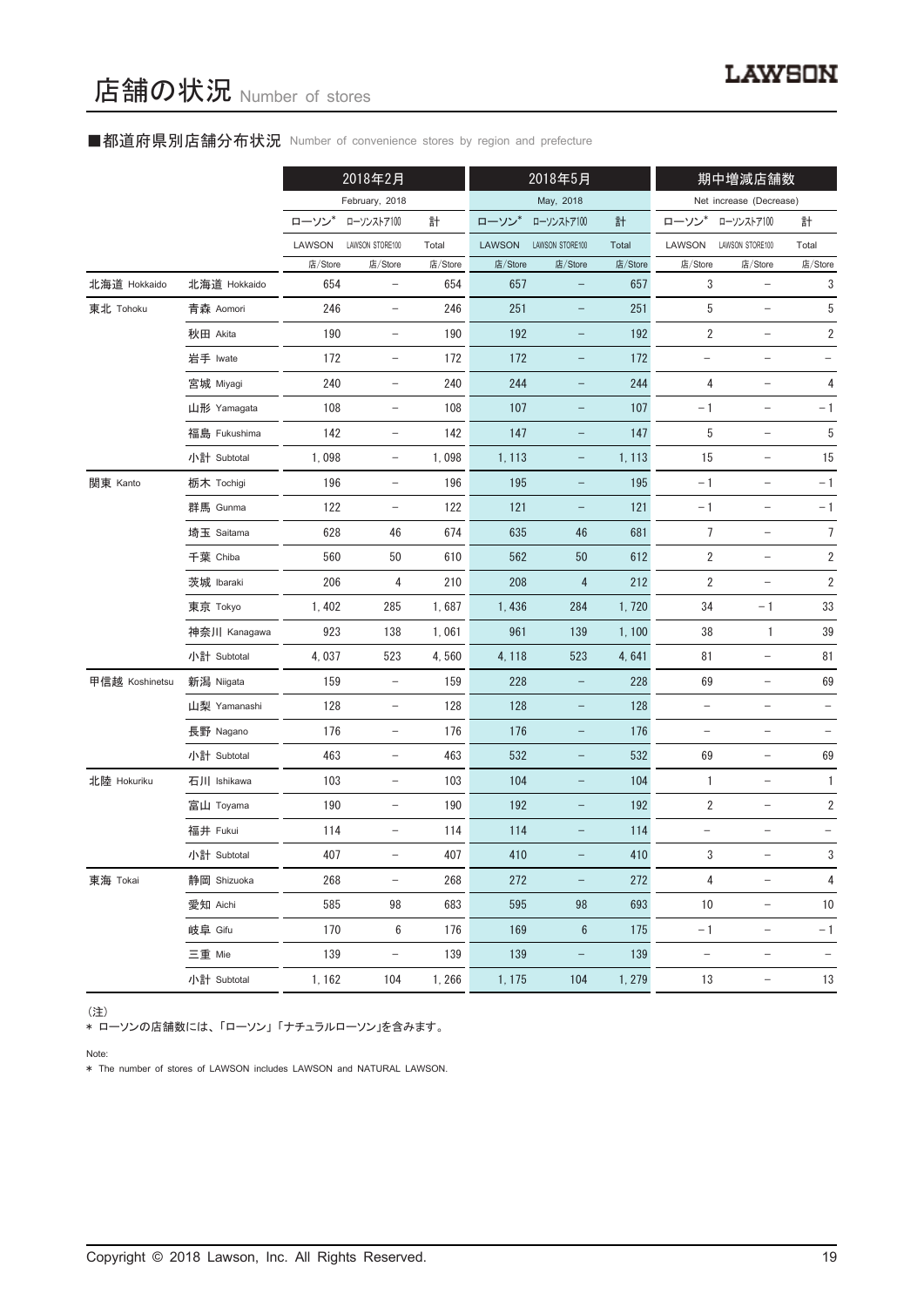## ■都道府県別店舗分布状況 Number of convenience stores by region and prefecture

|            |                                                                     |         | 2018年2月                           |         |               | 2018年5月                  |         |                          | 期中増減店舗数                  |                          |  |
|------------|---------------------------------------------------------------------|---------|-----------------------------------|---------|---------------|--------------------------|---------|--------------------------|--------------------------|--------------------------|--|
|            |                                                                     |         | February, 2018                    |         |               | May, 2018                |         |                          | Net increase (Decrease)  |                          |  |
|            |                                                                     | ローソン*   | ローソンストア100                        | 計       | ローソン          | ローソンストア100               | 計       | ローソン                     | ローソンストア100               | 計                        |  |
|            |                                                                     | LAWSON  | LAWSON STORE100                   | Total   | <b>LAWSON</b> | LAWSON STORE100          | Total   | LAWSON                   | LAWSON STORE100          | Total                    |  |
|            |                                                                     | 店/Store | 店/Store                           | 店/Store | 店/Store       | 店/Store                  | 店/Store | 店/Store                  | 店/Store                  | 店/Store                  |  |
| 近畿 Kinki   | 京都 Kyoto                                                            | 309     | 29                                | 338     | 309           | 30                       | 339     |                          | 1                        | 1                        |  |
|            | 滋賀 Shiga                                                            | 157     | $\overline{\phantom{a}}$          | 157     | 157           | $\qquad \qquad -$        | 157     | $\overline{\phantom{0}}$ | $\overline{\phantom{0}}$ |                          |  |
|            | 奈良 Nara                                                             | 138     | $\qquad \qquad -$                 | 138     | 138           |                          | 138     |                          | $\overline{\phantom{0}}$ |                          |  |
|            | 和歌山 Wakayama                                                        | 145     |                                   | 145     | 149           |                          | 149     | 4                        |                          | 4                        |  |
|            | 大阪 Osaka                                                            | 1,012   | 116                               | 1, 128  | 1,020         | 115                      | 1, 135  | 8                        | $-1$                     | 7                        |  |
|            | 兵庫 Hyogo                                                            | 644     | 33                                | 677     | 646           | 33                       | 679     | $\sqrt{2}$               | $\overline{\phantom{0}}$ | $\sqrt{2}$               |  |
|            | 小計 Subtotal                                                         | 2, 405  | 178                               | 2,583   | 2, 419        | 178                      | 2,597   | 14                       | $\overline{a}$           | 14                       |  |
| 中国 Chugoku | 岡山 Okayama                                                          | 188     | $\overline{\phantom{m}}$          | 188     | 192           |                          | 192     | 4                        |                          | 4                        |  |
|            | 広島 Hiroshima                                                        | 211     | $\qquad \qquad -$                 | 211     | 216           | -                        | 216     | 5                        | $\qquad \qquad -$        | $\sqrt{5}$               |  |
|            | 山口 Yamaguchi                                                        | 118     | $\overline{\phantom{m}}$          | 118     | 118           | $\equiv$                 | 118     | $\overline{\phantom{0}}$ | $\overline{\phantom{0}}$ | $\qquad \qquad -$        |  |
|            | 鳥取 Tottori                                                          | 143     | $\overline{\phantom{0}}$          | 143     | 144           |                          | 144     | $\mathbf{1}$             | $\overline{\phantom{0}}$ | $\mathbf{1}$             |  |
|            | 島根 Shimane                                                          | 146     | $\qquad \qquad -$                 | 146     | 146           | -                        | 146     | $\overline{\phantom{0}}$ | $\qquad \qquad -$        | $\qquad \qquad -$        |  |
|            | 小計 Subtotal                                                         | 806     | $\qquad \qquad -$                 | 806     | 816           | $\qquad \qquad -$        | 816     | 10                       | $\qquad \qquad -$        | 10                       |  |
| 四国 Shikoku | 香川 Kagawa                                                           | 134     | $\overline{\phantom{0}}$          | 134     | 134           | -                        | 134     |                          |                          | $\qquad \qquad -$        |  |
|            | 愛媛 Ehime                                                            | 219     | $\overline{\phantom{m}}$          | 219     | 220           | -                        | 220     | $\mathbf{1}$             | $\overline{\phantom{0}}$ | $\mathbf{1}$             |  |
|            | 徳島 Tokushima                                                        | 134     | $\qquad \qquad -$                 | 134     | 136           | $\qquad \qquad -$        | 136     | $\overline{2}$           | $\qquad \qquad -$        | $\sqrt{2}$               |  |
|            | 高知 Kochi                                                            | 139     | $\overline{\phantom{0}}$          | 139     | 139           | $\qquad \qquad -$        | 139     | $\qquad \qquad -$        | $\qquad \qquad -$        | $\qquad \qquad -$        |  |
|            | 小計 Subtotal                                                         | 626     | $\overline{\phantom{0}}$          | 626     | 629           | $\qquad \qquad -$        | 629     | 3                        | $\overline{\phantom{0}}$ | 3                        |  |
| 九州 Kyushu  | 福岡 Fukuoka                                                          | 493     | $\hspace{0.1in} - \hspace{0.1in}$ | 493     | 499           | $\overline{\phantom{0}}$ | 499     | $\boldsymbol{6}$         | $\qquad \qquad -$        | $\boldsymbol{6}$         |  |
|            | 佐賀 Saga                                                             | 72      | $\qquad \qquad -$                 | 72      | 72            | $\qquad \qquad -$        | 72      | $\overline{a}$           | $\qquad \qquad -$        | $\overline{\phantom{0}}$ |  |
|            | 長崎 Nagasaki                                                         | 105     | $\qquad \qquad -$                 | 105     | 107           | $\overline{\phantom{0}}$ | 107     | $\sqrt{2}$               | $\qquad \qquad -$        | $\sqrt{2}$               |  |
|            | 大分 Oita                                                             | 182     | $\overline{\phantom{0}}$          | 182     | 184           |                          | 184     | $\overline{2}$           |                          | $\sqrt{2}$               |  |
|            | 熊本 Kumamoto                                                         | 153     | $\qquad \qquad -$                 | 153     | 152           | -                        | 152     | $-1$                     | $\qquad \qquad -$        | $-1$                     |  |
|            | 宮崎 Miyazaki                                                         | 106     | $\overline{\phantom{0}}$          | 106     | 106           |                          | 106     | $\qquad \qquad -$        | $\overline{\phantom{0}}$ |                          |  |
|            | 鹿児島 Kagoshima                                                       | 194     | $\overline{\phantom{0}}$          | 194     | 195           |                          | 195     | 1                        |                          | $\mathbf{1}$             |  |
|            | 小計 Subtotal                                                         | 1,305   | $\qquad \qquad -$                 | 1,305   | 1,315         | $\qquad \qquad -$        | 1,315   | 10                       | $\overline{\phantom{m}}$ | 10                       |  |
| 沖縄 Okinawa | 沖縄 Okinawa                                                          | 224     | $\hspace{0.1in} - \hspace{0.1in}$ | 224     | 225           | $\qquad \qquad -$        | 225     | $\mathbf{1}$             | $\overline{\phantom{a}}$ | $\mathbf{1}$             |  |
|            | 国内コンビニエンスストアグループ店舗数計<br>Total number of convenience stores in Japan | 13, 187 | 805                               | 13, 992 | 13, 409       | 805                      | 14, 214 | 222                      |                          | 222                      |  |

(注)

\* ローソンの店舗数には、「ローソン」「ナチュラルローソン」を含みます。

Note:

\* The number of stores of LAWSON includes LAWSON and NATURAL LAWSON.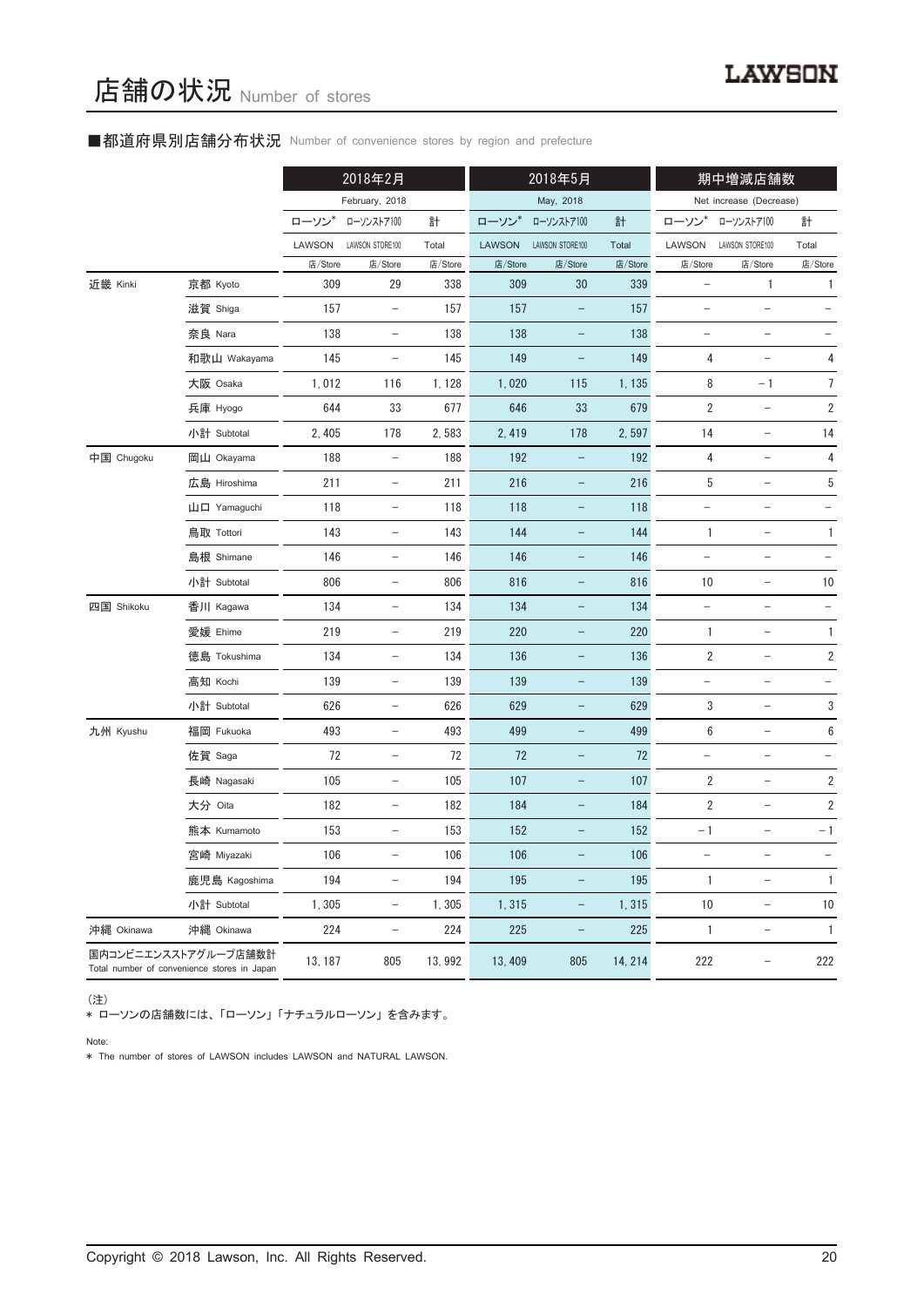# ■海外コンビニエンスストア店舗数 Number of convenience stores abroad

|                                                             | 2017年5月        | 2018年2月        | 2018年5月        | 期中増減店舗数                 |
|-------------------------------------------------------------|----------------|----------------|----------------|-------------------------|
|                                                             | May, 2017      | February, 2018 | May, 2018      | Net increase (Decrease) |
|                                                             | 店/Store        | 店/Store        | 店/Store        | 店/Store                 |
| 上海市及びその周辺地域<br>中国<br>Shanghai and surrounding area<br>China | 702            | 865            | 983            | 118                     |
| 重慶市<br>中国<br>China Chongqing                                | 144            | 165            | 173            | 8                       |
| 中国<br>大連市<br>China Dalian                                   | 87             | 122            | 129            | 7                       |
| 中国<br>北京市<br>China Beijing                                  | 58             | 73             | 79             | 6                       |
| 武漢市<br>中国<br>China Wuhan                                    | 102            | 198            | 216            | 18                      |
| タイ<br>Thailand                                              | 89             | 101            | 104            | 3                       |
| インドネシア<br>Indonesia                                         | 35             | 37             | 37             |                         |
| フィリピン<br>Philippines                                        | 30             | 33             | 34             |                         |
| 米国 ハワイ州<br>United States of America Hawaii                  | $\overline{2}$ | $\overline{2}$ | $\overline{2}$ |                         |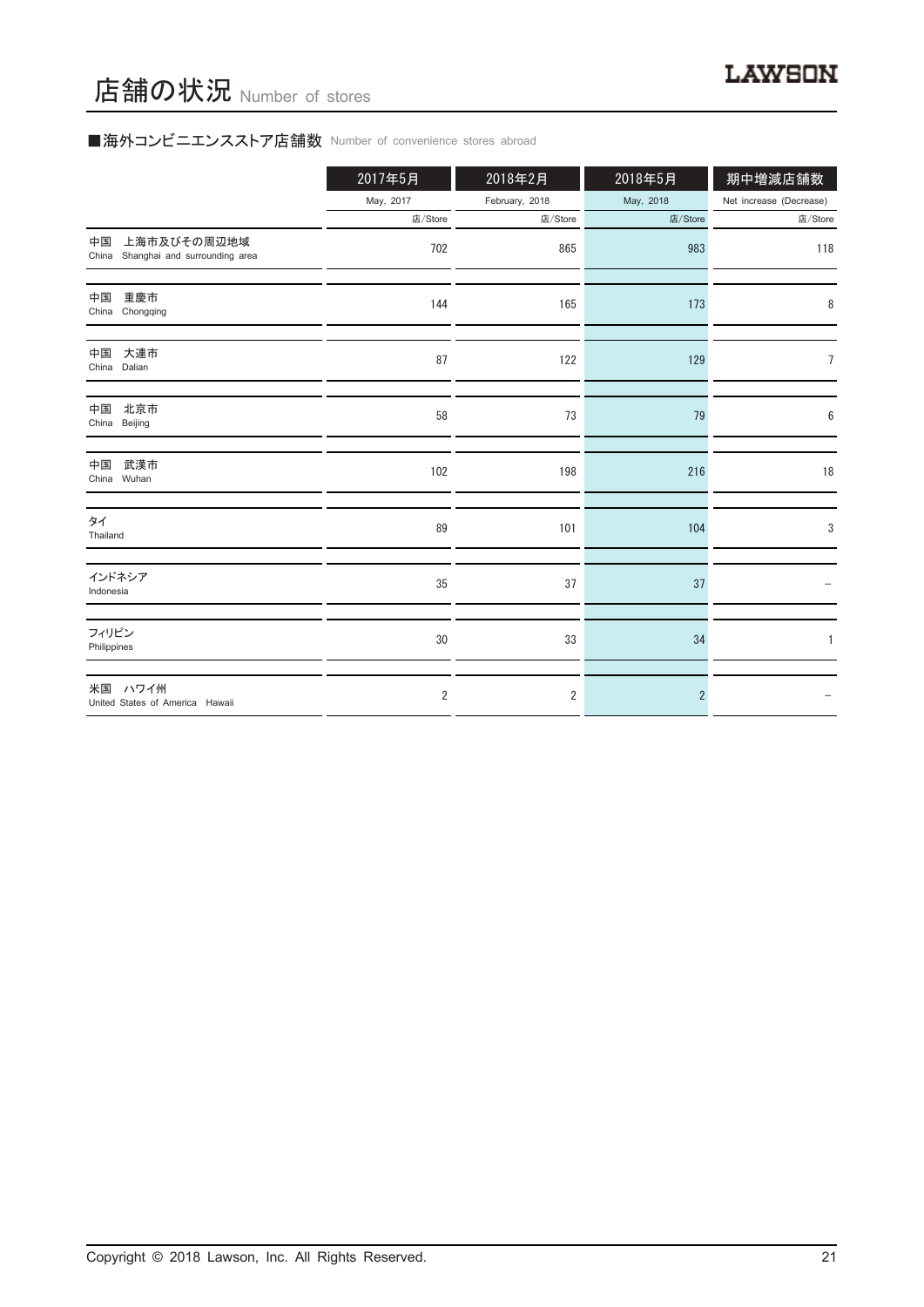#### ■その他セグメントの運営する店舗数 Number of stores of other segments

|                                                          | 2017年5月   | 2018年2月        | 2018年5月   | 期中増減店舗数                 |
|----------------------------------------------------------|-----------|----------------|-----------|-------------------------|
|                                                          | May, 2017 | February, 2018 | May, 2018 | Net increase (Decrease) |
|                                                          | 店/Store   | 店/Store        | 店/Store   | 店/Store                 |
| 株式会社成城石井*1<br>SEIJO ISHII CO., LTD.                      | 135       | 140            | 141       |                         |
|                                                          |           |                |           |                         |
| 株式会社ローソンHMVエンタテイメント *2<br>Lawson HMV Entertainment, Inc. | 55        | 54             | 56        | $\mathfrak{p}$          |
|                                                          |           |                |           |                         |
| ユナイテッド・シネマ株式会社 *3<br>United Cinemas Co., Ltd.            | 39        | 40             | 40        |                         |

(注)

\*1 (株)成城石井については、直営の成城石井店舗のみを記載しております。

\*2 (株)ローソンHMVエンタテイメントは、2018年6月より商号を(株)ローソンエンタテインメントに変更しております。

\*3 ユナイテッド・シネマ(株)については、劇場数を記載しております。

Notes:

\*1 For SEIJO ISHII CO., LTD., it states number of its company-operated stores only.

\*2 Lawson HMV Entertainment, Inc. has changed its name to Lawson Entertainment, Inc. since June 2018.

\*3 For United Cinemas Co., Ltd., it states number of theaters.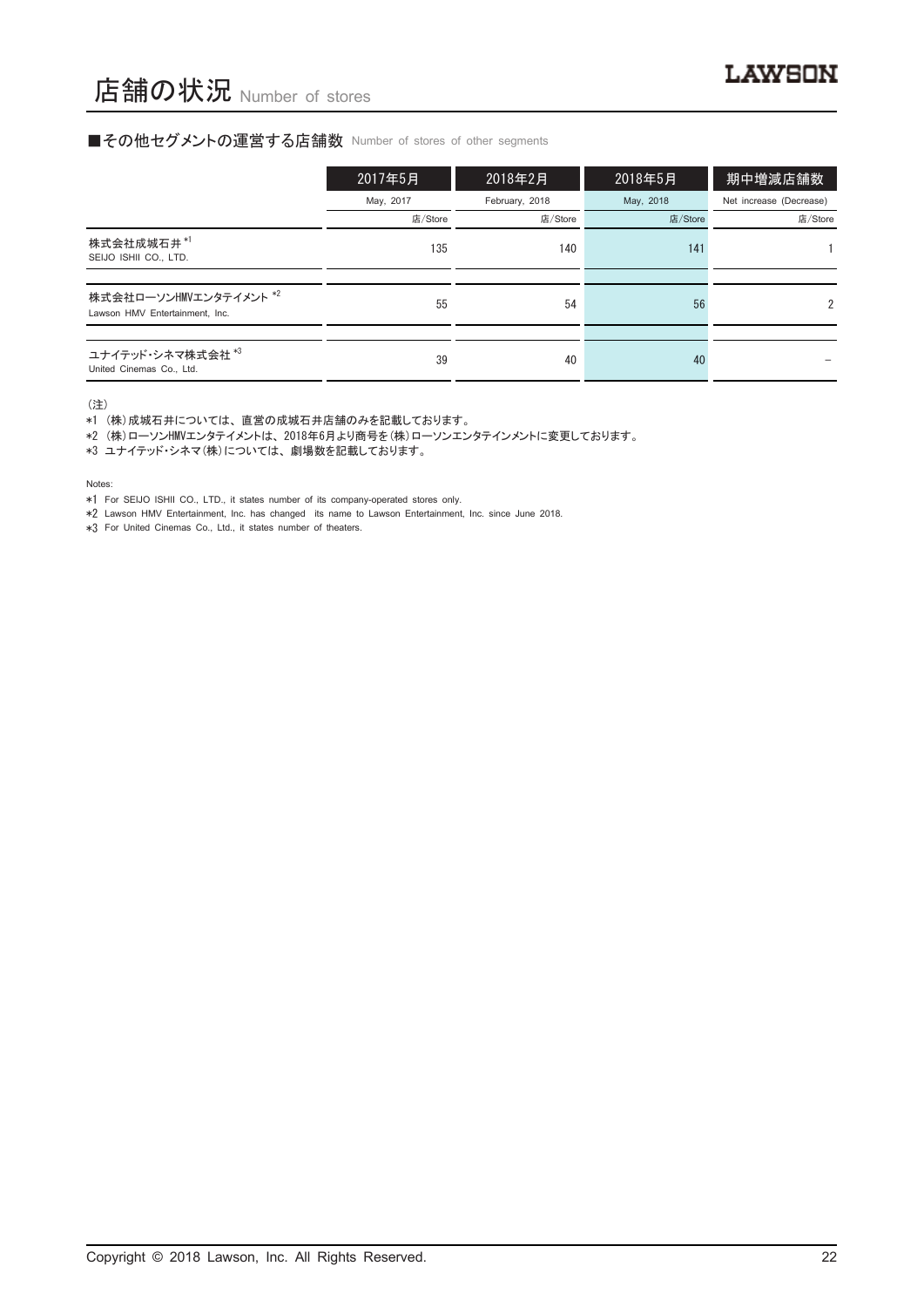#### ■既存店売上高前年比及び既存店総荒利益高前年比 Net sales and gross profit of existing stores

|                                                               | 2017年度/FY2017 |              | 2018年度/FY2018 |                              |
|---------------------------------------------------------------|---------------|--------------|---------------|------------------------------|
|                                                               | 第1四半期累計期間/10  | 通期/Full year | 第1四半期累計期間/10  | 通期計画/Full<br>year (Forecast) |
|                                                               | 前年比/YoY       | 前年比/YoY      | 前年比/YoY       | 前年比/YoY                      |
| 売上高 Net sales                                                 | 101.5%        | 99.9%        | 97.4%         | 101.0%                       |
| 客数 Number of customers                                        | 99.8%         | 98.7%        | 97.9%         |                              |
| 客単価 Spending per customer                                     | 101.7%        | 101.3%       | 99.5%         |                              |
| 売上高 (チケット等除く)<br>Net sales (excluding sales of tickets, etc.) |               | -            | 99.4%         |                              |
| 総荒利益高 Gross profit                                            | 101.4%        | 99.6%        | 97.3%         | 101.3%                       |
| 売上高(ローソンストア100含む)<br>Net sales (including LAWSON STORE100)    | 101.3%        | 99.8%        | 97.5%         |                              |

#### ■平均日販 Average daily sales per store

|               |                     | 2017年度/FY2017       |                     |  |  |
|---------------|---------------------|---------------------|---------------------|--|--|
|               | 第1四半期累計期間/10        | 通期/Full year        | 第1四半期累計期間/10        |  |  |
|               | 千円/Thousands of ven | 千円/Thousands of ven | 千円/Thousands of ven |  |  |
| 全店 All stores | 534                 | 536                 | 517                 |  |  |
| 新店 New stores | 503                 | 491                 | 541                 |  |  |

#### ■全店客数及び客単価 Average number of customers and average spending per customer (All stores)

|                           | 2017年度/FY2017   |                 | 2018年度/FY2018   |
|---------------------------|-----------------|-----------------|-----------------|
|                           | 第1四半期累計期間/10    | 通期/Full year    | 第1四半期累計期間/10    |
|                           | 人、円/Person, Yen | 人、円/Person, Yen | 人、円/Person, Yen |
| 客数 Number of customers    | 794             | 792             | 774             |
| 客単価 Spending per customer | 672             | 676             | 668             |

#### ■全店商品別販売構成の推移及び総荒利益率の状況 Sales and gross profit margin by merchandise category at store level (All stores)

|                                     |                        | 2017年度/FY2017 |                                    |                        |              |                                    |                        | 2018年度/FY2018 |                                    |                              |  |
|-------------------------------------|------------------------|---------------|------------------------------------|------------------------|--------------|------------------------------------|------------------------|---------------|------------------------------------|------------------------------|--|
|                                     |                        | 第1四半期累計期間/10  |                                    |                        | 通期/Full year |                                    |                        | 第1四半期累計期間/10  |                                    |                              |  |
|                                     | 十億円<br>Billions of yen | 構成比           | 総荒利益率<br>Share Gross Profit Margin | 十億円<br>Billions of yen | 構成比          | 総荒利益率<br>Share Gross Profit Margin | 十億円<br>Billions of yen | 構成比           | 総荒利益率<br>Share Gross Profit Margin | 総荒利益率<br>Gross Profit Margin |  |
| ファストフード Fast foods                  | 115.8                  | 24.1%         | 38.3%                              | 484.9                  | 24.5%        | 38.3%                              | 124.7                  | 24.3%         | 38.3%                              |                              |  |
| 日配食品 Daily delivered foods          | 64.8                   | 13.5%         | 33.8%                              | 268.0                  | 13.5%        | 33.9%                              | 70.5                   | 13.7%         | 33.7%                              |                              |  |
| 加工食品 Processed foods                | 256.2                  | 53.3%         | 24.1%                              | 1.043.0                | 52.7%        | 24.0%                              | 272.0                  | 53.0%         | 24.0%                              |                              |  |
| うち、タバコ Cigarettes                   | 121.5                  | 25.3%         | 10.8%                              | 498.6                  | 25.2%        | 10.8%                              | 129.8                  | 25.3%         | 10.8%                              |                              |  |
| 非食品 Non-food products <sup>*2</sup> | 43.4                   | 9.1%          | 51.0%                              | 182.9                  | 9.3%         | 50.1%                              | 46.2                   | 9.0%          | 51.3%                              |                              |  |
| 合計 Total                            | 480.4                  | 100.0%        | 31.3%                              | 1.979.0                | 100.0%       | 31.3%                              | 513.6                  | 100.0%        | 31.3%                              | 31.4%                        |  |

分類 Category

| ファストフード Fast foods         | 米飯・麺・調理パン(サンドイッチ等) デリカ・ファストフード等                                                                      |
|----------------------------|------------------------------------------------------------------------------------------------------|
|                            | Rice, noodles, bread, delicatessen items, over-the-counter fast foods, etc.                          |
| 日配食品 Daily delivered foods | ベーカリー・デザート・アイスクリーム・牛鮮食品等                                                                             |
|                            | Bakery items, desserts, ice creams, perishable foods (vegetable, fruits and meat), etc.              |
| 加工食品 Processed foods       | 飲料・酒類・タバコ・加工食品・菓子等 Soft drinks, alcoholic drinks, cigarettes, processed foods, confectioneries, etc. |
| 非食品 Non-food products      | 日用品•本•雑誌等 Daily necessities, books, magazines, etc.                                                  |

#### (注)

\*1 売上高(ローソンストア100含む)を除く上記の数値は、(株)ローソンが運営する「ローソン」「ナチュラルローソン」の合計です。なお、本頁の各数値 には、エリアフランチャイズ各社(株)ローソン山陰、(株)ローソン高知、(株)ローソン南九州、(株)ローソン沖縄の数値は含んでおりません。 \*2 非食品の総荒利益率は、手数料収入を含め算出しております。

Notes:

\*1 These figures except for Net sales (including LAWSON STORE100) are sums of total LAWSON and NATURAL LAWSON operated by Lawson, Inc. Furthermore, results of area franchise companies (Lawson Sanin, Inc., Lawson Kochi, Inc., Lawson Minamikyushu, Inc. and Lawson Okinawa, Inc.) are not included in this page. \*2 Gross profit of non-food products includes service commissions.